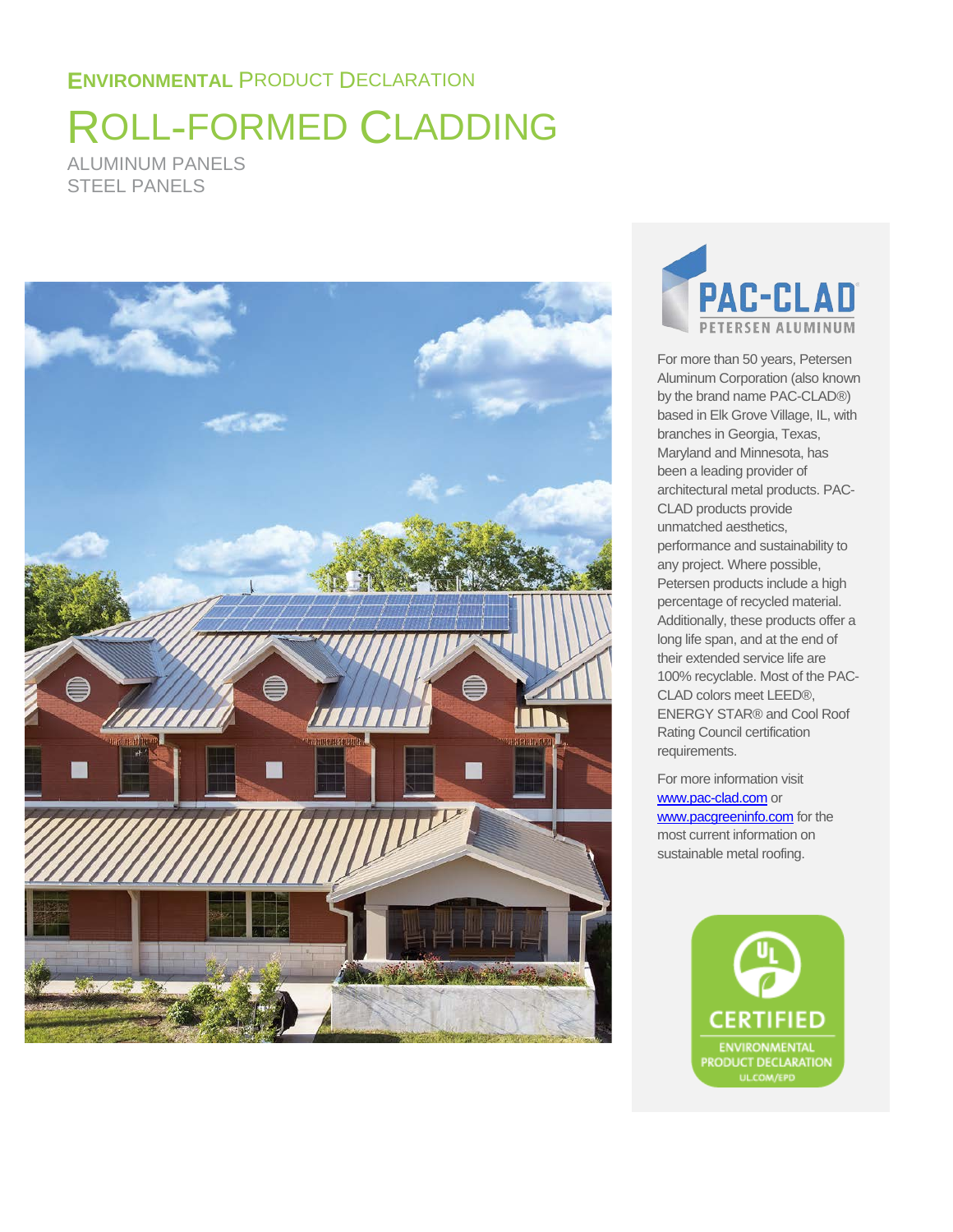

**Roll-Formed Steel and Aluminum Panels**

**According to ISO 14025**

This document is an environmental product declaration in accordance with ISO 14025. This EPD does not guarantee that any performance benchmarks, including environmental performance benchmarks, are met. EPDs are intended to complement Type I environmental performance labels. EPDs provide LCA-based information and additional information on the environmental aspects of products and assist purchasers and users to make informed comparisons between products. EPDs are not comparative assertions. EPDs encourage improvement of environmental performance and provide information for assessing the environmental impacts of products over their life cycles. EPDs not based on an LCA covering all life cycle stages, or based on a different PCR, are examples of declarations that have limited comparability. EPDs from different programs may not be comparable.



| <b>PROGRAM OPERATOR</b>                                                                                         | <b>IUL Environment</b>                                     |                                            |  |  |  |  |
|-----------------------------------------------------------------------------------------------------------------|------------------------------------------------------------|--------------------------------------------|--|--|--|--|
| <b>DECLARATION HOLDER</b>                                                                                       | Petersen Aluminum Corporation                              |                                            |  |  |  |  |
| <b>IDECLARATION NUMBER</b>                                                                                      | 4786652606.101.1                                           |                                            |  |  |  |  |
| <b>IDECLARED PRODUCT</b>                                                                                        | <b>Roll Formed Steel and Aluminum Panels</b>               |                                            |  |  |  |  |
| <b>IREFERENCE PCR</b>                                                                                           | Metal Cladding: Roof and Wall Panels (UL, October 2012)    |                                            |  |  |  |  |
| <b>DATE OF ISSUE</b>                                                                                            | March 10, 2015                                             |                                            |  |  |  |  |
| <b>PERIOD OF VALIDITY</b>                                                                                       | 5 Years                                                    |                                            |  |  |  |  |
|                                                                                                                 | Product definition and information about building physics  |                                            |  |  |  |  |
|                                                                                                                 | Information about basic material and the material's origin |                                            |  |  |  |  |
|                                                                                                                 | Description of the product's manufacture                   |                                            |  |  |  |  |
| <b>ICONTENTS OF THE</b><br><b>IDECLARATION</b>                                                                  | Indication of product processing                           |                                            |  |  |  |  |
|                                                                                                                 | Information about the in-use conditions                    |                                            |  |  |  |  |
|                                                                                                                 | Life cycle assessment results                              |                                            |  |  |  |  |
|                                                                                                                 | Testing results and verifications                          |                                            |  |  |  |  |
|                                                                                                                 |                                                            | <b>UL Environment Review Panel</b>         |  |  |  |  |
| The PCR review was conducted by:                                                                                |                                                            | Thomas Gloria (Chairperson)                |  |  |  |  |
| This declaration was independently verified in accordance with ISO<br>14025 by Underwriters Laboratories        |                                                            | Hours for                                  |  |  |  |  |
| $\Box$ INTERNAL                                                                                                 | $\Box$ EXTERNAL                                            | Tom Gloria, Industrial Ecology Consultants |  |  |  |  |
| This life cycle assessment was independently verified in<br>accordance with ISO 14044 and the reference PCR by: |                                                            | Butt Willingham                            |  |  |  |  |
|                                                                                                                 |                                                            | Britt Willingham, UL Environment           |  |  |  |  |

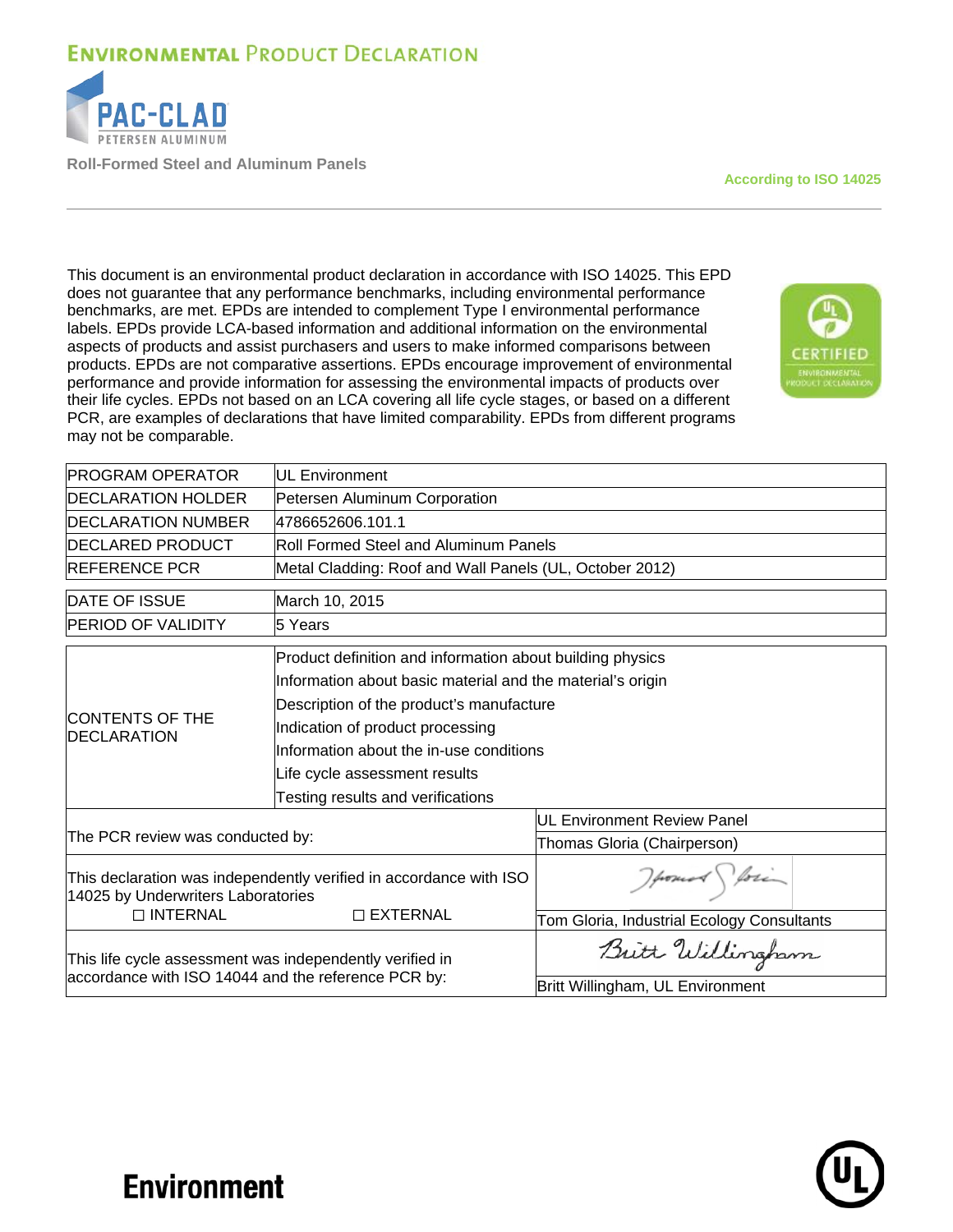

**Roll-Formed Steel and Aluminum Panels**

**According to ISO 14025**

### **Description of organization and product**

**Organization Description**



The product configurations offered herein use ranges representative of all types of roll-formed metal panels based on specific products from Petersen Aluminum.

For more than 50 years, Petersen Aluminum Corporation (also known by the brand name PAC-CLAD®) based in Elk Grove Village, IL, with branches in Georgia, Texas, Maryland and Minnesota, has been a leading provider of architectural metal products. PAC-CLAD products provide unmatched aesthetics, performance and sustainability to any project. Where possible, Petersen products include a high percentage of recycled material. Additionally, these products offer a long life span, and at the end of their extended service life are 100% recyclable. Most of the PAC-CLAD colors meet LEED®, ENERGY STAR® and Cool Roof Rating Council certification requirements. For more information visit www.pac-clad.com or www.pacgreeninfo.com for the most current information on sustainable metal roofing.

### **Product Benefits**

For decades, roll-formed metal wall and roof panels have served building owners and architects as one of the best combinations of economy, service and design; the reasons for this are many. They offer a wide selection of profiles and a multitude of design options. Preformed metal wall panels are manufactured from a variety of metals, including steel, aluminum, copper and zinc. Ongoing development of coating technology continues to provide longer life spans for the metal panels, making them a particularly important part of mainstream commercial building design.



Higher education facilities are commonly roofed with metal panels, as seen here on a science building in Georgia.



Metal is used for coping, trim and similar functions other than cladding roofs and walls, like on this fueling station in Illinois.



A variety of flush wall panel colors can be used to create unique mosaic designs such as on this casino in Oklahoma.

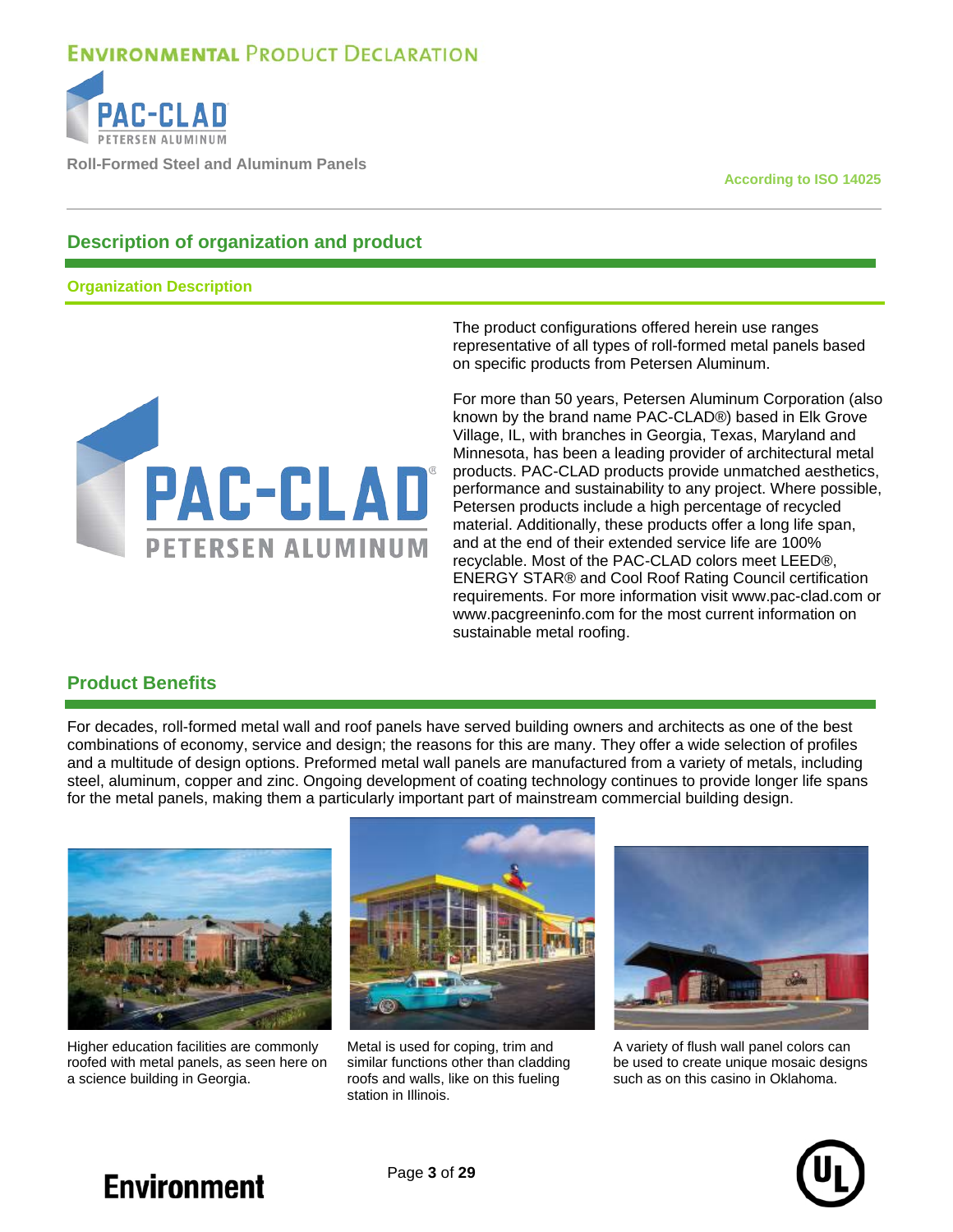

**Roll-Formed Steel and Aluminum Panels**

#### **According to ISO 14025**



High solar reflectivity and the use of recycled materials to manufacture roofing panels help earn LEED points for residential buildings like this single-family home in Illinois.



A high degree of customization possibilities encourages architects to specify metal roof panels for education facilities such as this elementary school in Connecticut.



More color options translates to more stimulating visual appeal as seen at this water park in Georgia.



Metal roof panels can support solar power panels such as those on the roof of this store in Illinois that produces as much energy as it consumes for a net-zero result.



Metal roof panels can be curved to create architecturally creative and visually appealing roof designs, such as this museum in Tennessee.

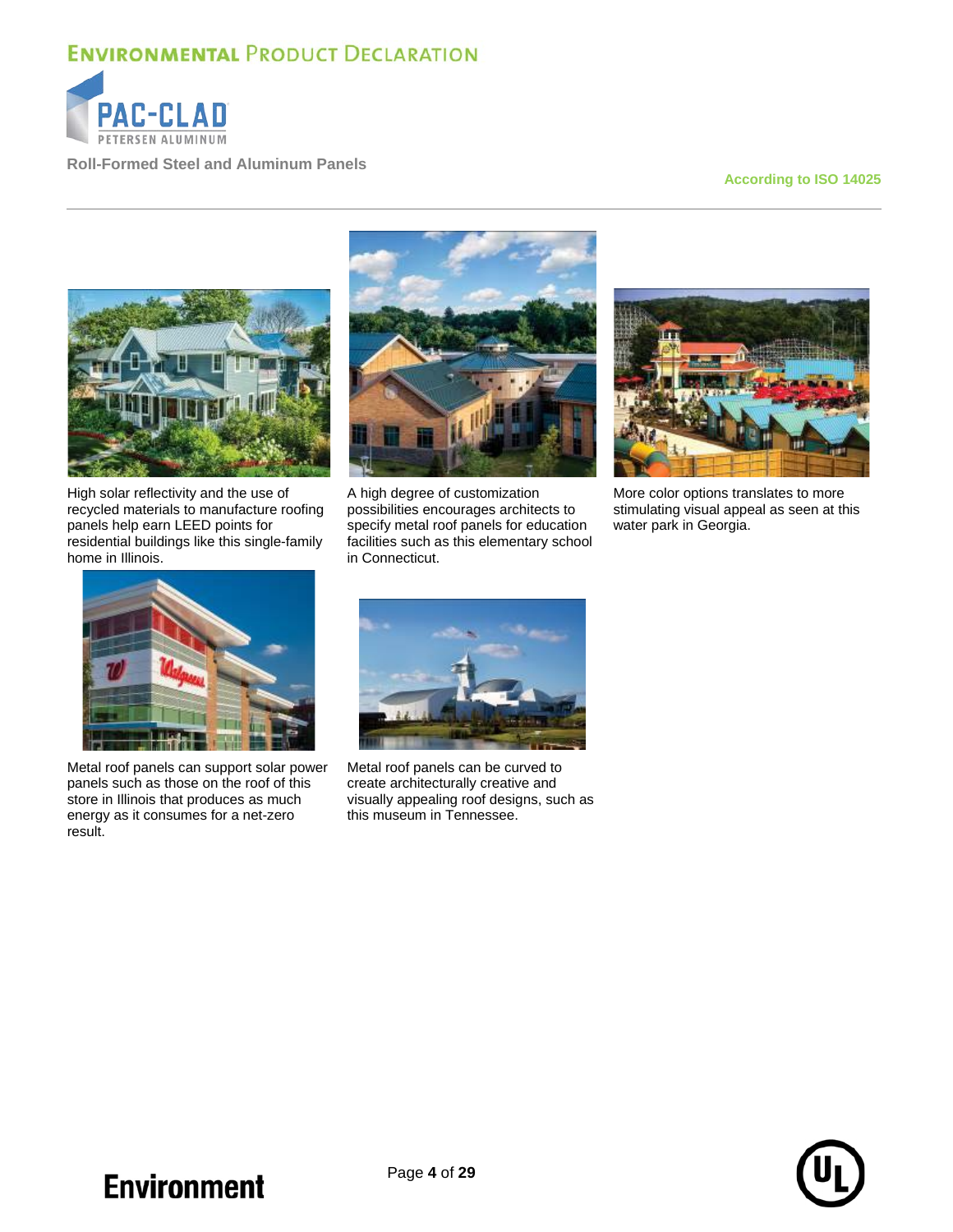

**Roll-Formed Steel and Aluminum Panels**

**According to ISO 14025**

### **Product Description**

Roll-formed metal panels are designed and produced for commercial and residential applications. This declaration is intended for business-to-business applications (B2B).

Panels are custom roll-formed from coils of steel or aluminum to fit a variety of roof and wall applications. The panels can be factory-formed (Figure 1) or formed on the job site using a mobile roll former (Figure 2) or a combination of both. The metal panels offer long-term durability and come in a broad pallette of colors and finishes to maximize design options. A wide range of panel profiles is available to meet building code and aesthetic requirements, as illustrated in [Figure 3.](#page-5-0)



**Figure 1: Inline Roll Former (Photo courtesy The Bradbury Co.)**



**Figure 2: Mobile Roll Former (Photo courtesy Schlebach Machines)**

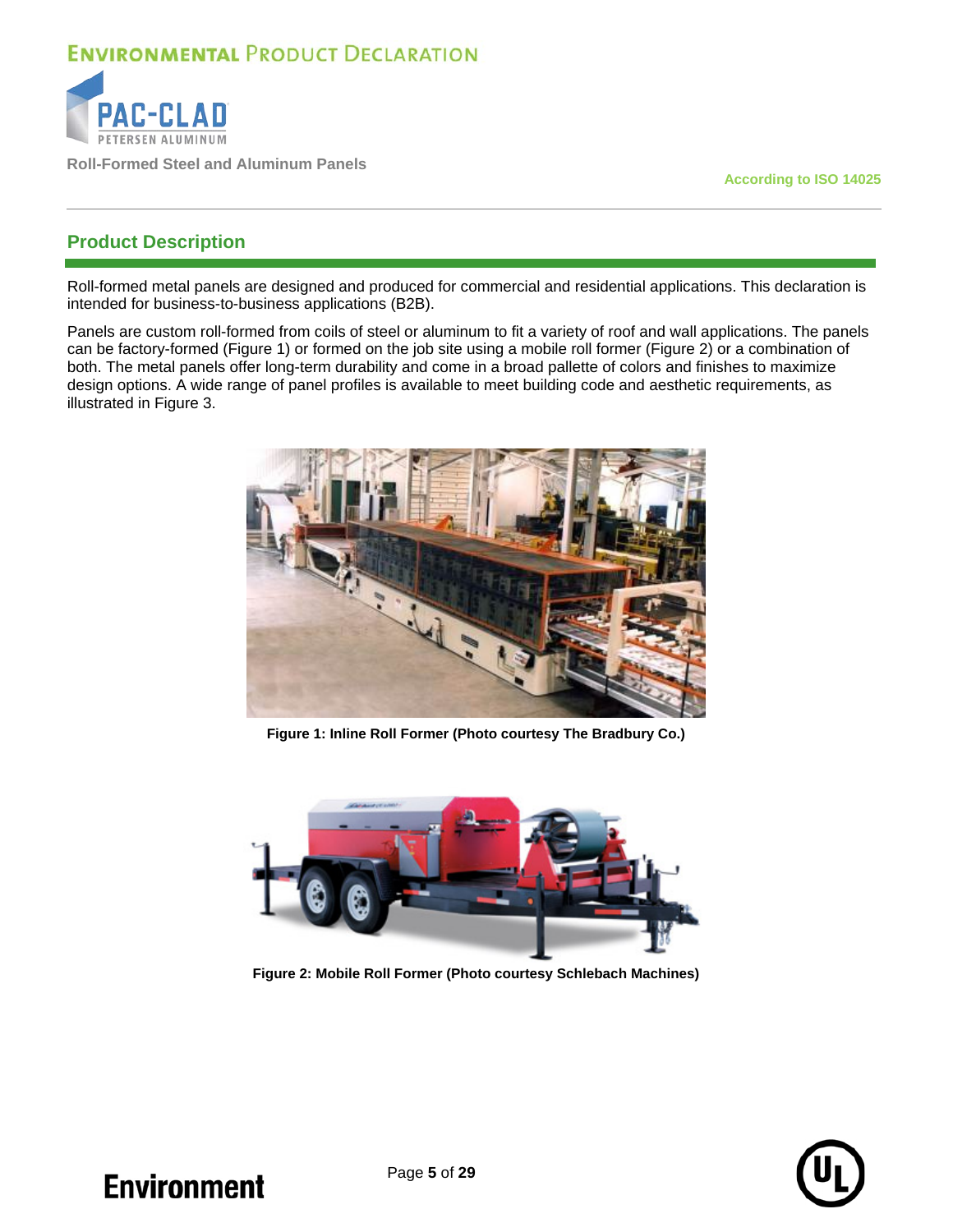

**Roll-Formed Steel and Aluminum Panels**

#### **According to ISO 14025**



#### <span id="page-5-0"></span>**Range of Applications**

Steel and aluminum panels are selected for a variety of roof and wall applications because of their long-term durability, low maintenance, wide variety of color and finish options, and their ability to help improve energy efficiency such as with solar roof and wall systems, and rainscreen applications. Metal panels require less maintenance than other exterior systems and meet the most demanding performance requirements. Many designers and building owners also choose metal panels for the environmental value derived from being made with recycled content and being recyclable or reusable at the end of a building's useful life. Common applications include these structure types:

| Banking                                                                    | Hospitality                     |
|----------------------------------------------------------------------------|---------------------------------|
| Commercial                                                                 | Institutional                   |
| Healthcare                                                                 | Light commercial and industrial |
| Municipal                                                                  | Residential                     |
| Public venues, such as sports complexes,<br>museums and convention centers | Retail                          |
| Religious                                                                  | <b>Schools and Universities</b> |
|                                                                            | Transportation                  |
|                                                                            |                                 |

**Table 1: Examples of the types of structures using steel panels for roofs and walls**

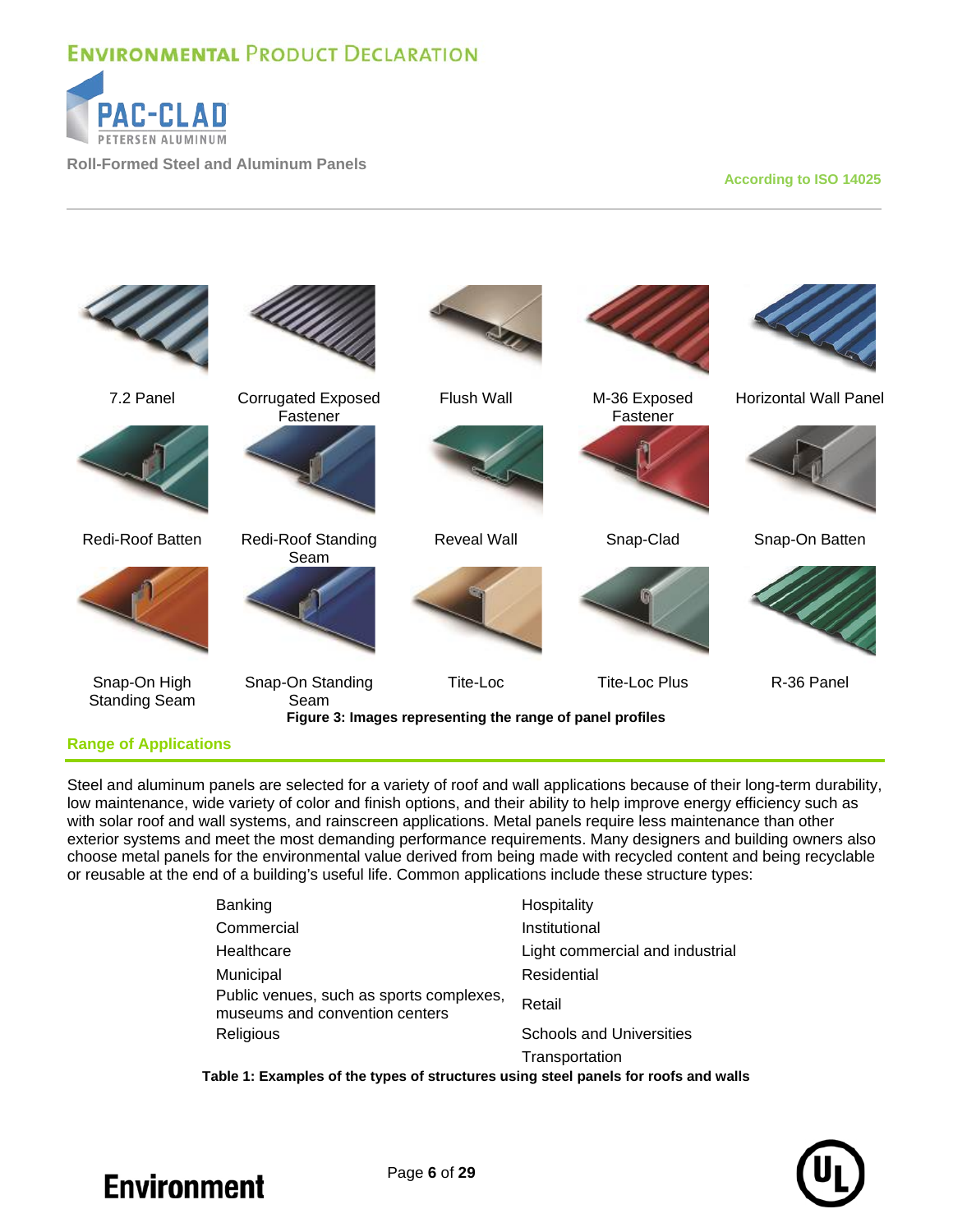

**Roll-Formed Steel and Aluminum Panels**

**According to ISO 14025**

### **Materials**

The LCA results in this document represent aluminum and steel roll-formed cladding panels. Standing-seam roofing panels and some wall-cladding panels are roll formed to create interlocking joints which accommodate the fastener and concealed clip system to achieve panel-to-panel engagement. Roll-formed exposed-fastener roof and wall panels feature overlapping edges which are mechanically fastened to the substrate. A variety of profiles in various widths are available for metal roof systems. Profile depth range is 2 inches or less.

#### **Raw materials/primary products**

| <b>Component</b>                | Material                    | Availabilitv             | Origin        | Mass (%) |
|---------------------------------|-----------------------------|--------------------------|---------------|----------|
| Galvanized/<br>Galvalume panels | Steel coil, hot-dip coated  | Fossil resource, limited | North America | $>99\%$  |
| Anti-corrosion<br>coating       | Spray applied thermoplastic | Fossil resource, limited | North America | $< 1\%$  |
|                                 |                             |                          |               |          |
| Aluminum panels                 | Aluminum coil               | Fossil resource, limited | North America | $>99\%$  |
| Anti-corrosion<br>coating       | Spray applied thermoplastic | Fossil resource, limited | North America | $< 1\%$  |

**Table 2: Base material mass by percentage; Petersen average**

#### **Raw Material Extraction and Origin**

Steel coil represents steel that has been hot-dip coated (e.g. zinc, aluminum-zinc coated) and rolled to from 18 to 29 gauge thickness. The hot-dip coating provides corrosion protection and improved aesthetics before and after the rollforming process is applied. For aesthetic reasons, steel coil may be pre-painted using a continuous coil coating process whereby durable exterior primers and finish coats are applied to the metal surface. Light striations, pencilribbing (also known as stiffening beads) may be applied to reduce oil-canning.

Aluminum coils are rolled in thicknesses up to 18 gauge (.040" thickness) and undergo the same intermediate processes before undergoing the roll-forming process.

The mining location and upstream transportation distances are not specified, as this EPD considered information from multiple suppliers considered to be industry-typical. Aluminum coil production and coating are known to be performed in the same facility. For steel coils, there is a very short haul, 1 mile, from the site of coil production to the site of coil coating. Following the coil coating process, the average inbound transportation to the Petersen roll forming facility in Elk Grove, Illinois is 87 miles for steel coil and 565 miles for aluminum.

#### **Availability of Raw Materials**

All raw materials are produced from fossil resources and thus are of limited availability. Hot-dip coated steel coil production in North America, however, consumes around 0.44 kg of scrap steel per kilogram of output. Similarly, aluminum coil used by Petersen is of 0.77 kg secondary sources per 1 kg of output.

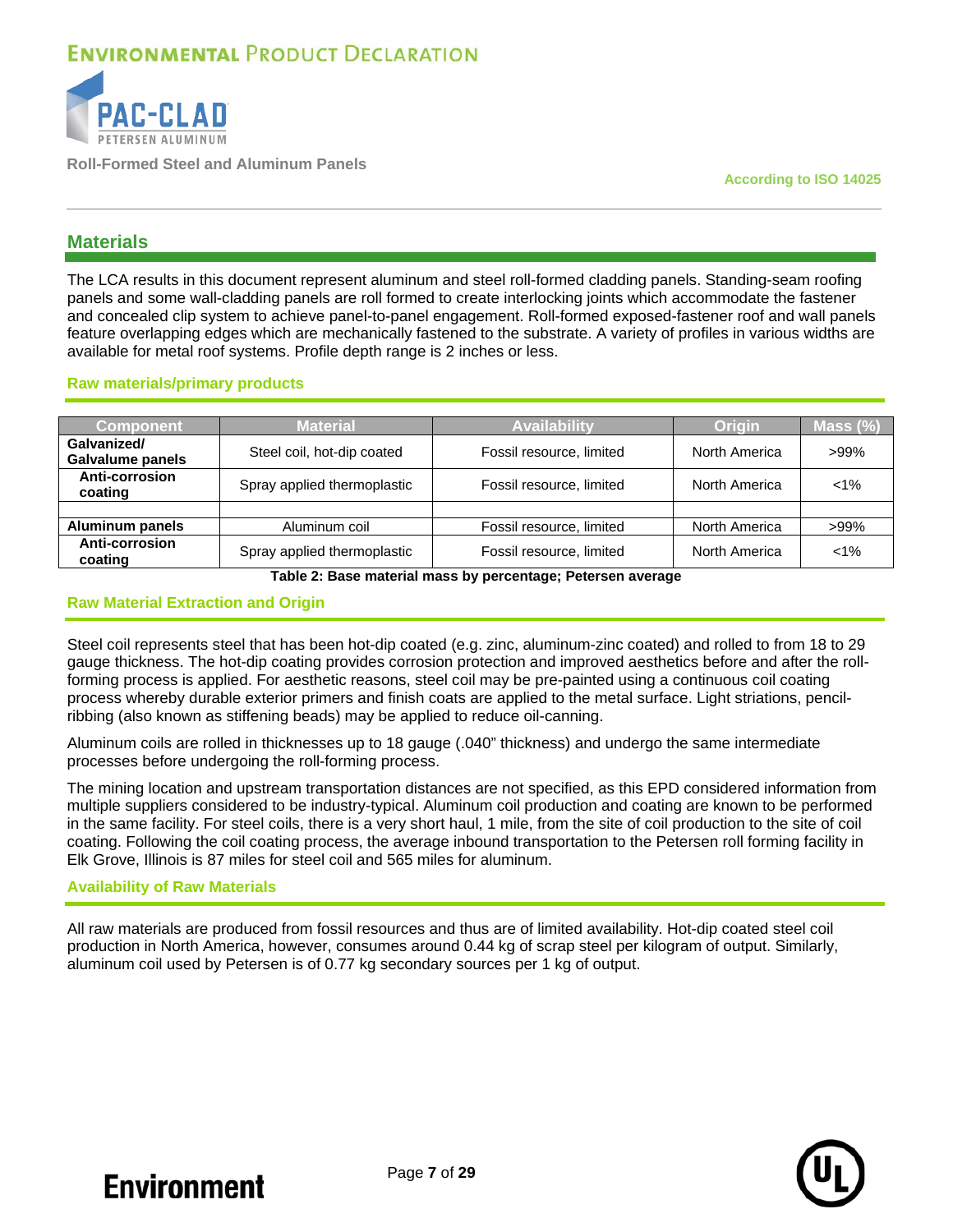

**Roll-Formed Steel and Aluminum Panels**

**According to ISO 14025**

### **Roll Forming Process**

The roll forming facilities are located in five branches—Georgia, Maryland, Illinois, Minnesota, and Texas. Roll forming is a continuous bending operation in which a strip of metal (steel or aluminum) is passed through consecutive sets of rolls, or stands, each performing only an incremental part of the bend, until the desired cross-section profile is obtained. Roll forming is ideal for producing parts with long lengths or in large quantities with a minimum amount of handling as compared to other types of forming (i.e. press brake). A variety of cross-section profiles can be produced, but each profile requires a carefully crafted set of roll tools. Roll forming can be performed in factories with permanently positioned machines, or in the field will mobile roll formers.

Producing the panels is a five-stage process, as follows: (1) The metal coils are introduced from an uncoiler. (2) A flattener ensures an even, consistent surface for shaping. (3) Any punching is done by presses prior to forming. (4) The coil then enters a series of rolls designed to incrementally shape the steel or aluminum sheet into the desired profile. (5) Finally, the roll-formed panel is sheared to the required length, and stacked for inspection and final packaging. Scrap metal generated are sent to external recyclers.

### **Delivery Conditions and Properties**

The delivery conditions can vary highly depending on the needs of the building structure and design. Panel width can range from approximately 10 inches to 36 inches (0.25 meters to 1 meter, approximately). As characteristic of continuous production methods, panels can be sheared to the required length, but can range from 4 feet to 64 feet (1 meters to 20 meters, approximately) depending on panel profile.

Roll-formed metal panels can be produced with different skin metals such as zinc and copper. Steel and aluminum, however, remains the dominant material.

Panel thickness can range from 29 gauge to 18 gauge. Thickness of the panels themselves can vary due to different corrugated profile designs.

#### **Packaging**

The finished metal cladding panels are stacked, bundled, and secured with wooden pallets and plastic film wrap, as shown in [Figure 4.](#page-8-0)

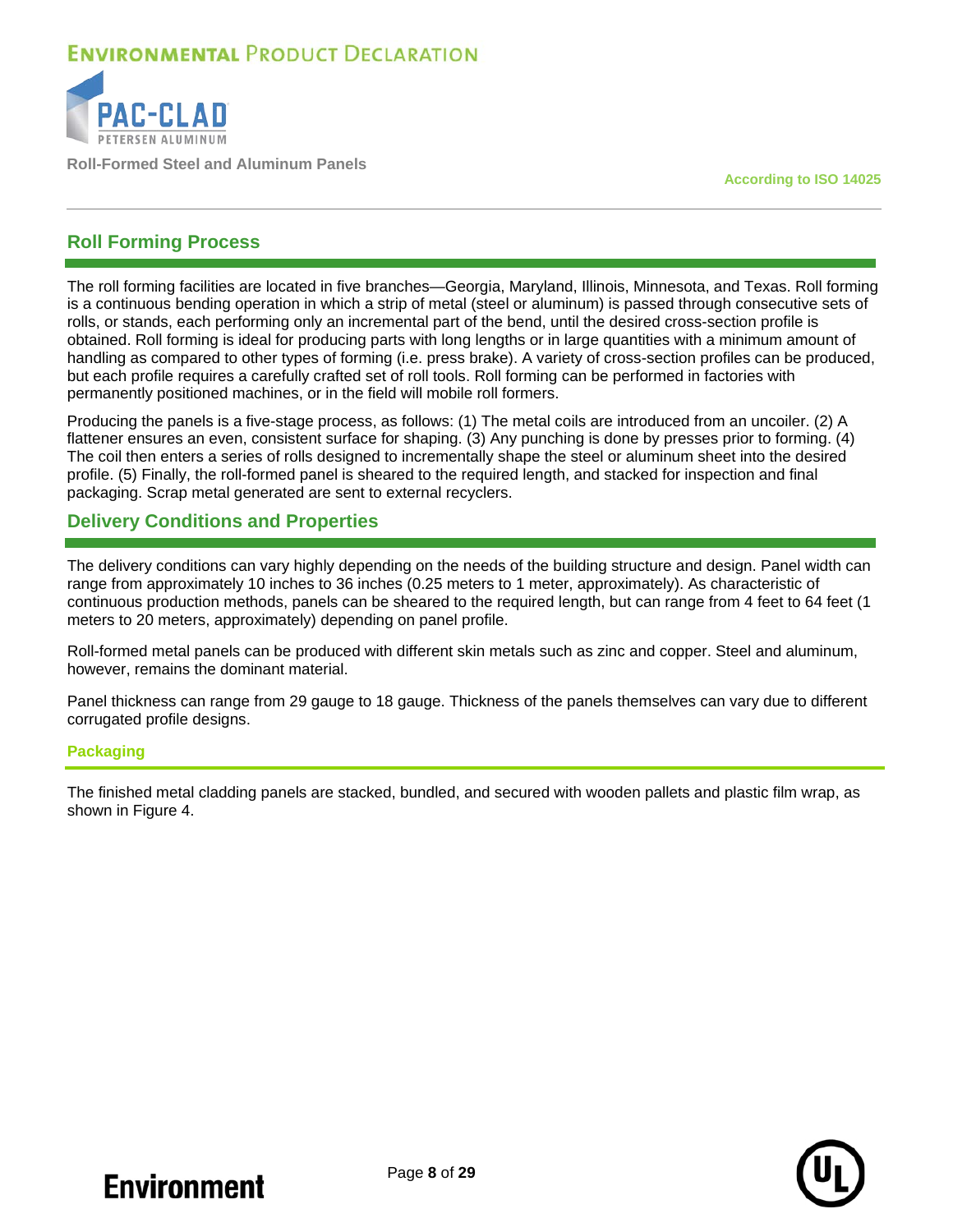

**Roll-Formed Steel and Aluminum Panels**

#### **According to ISO 14025**



<span id="page-8-0"></span>**Figure 4: Metal roof and wall systems are generally transported by truck from the factory to a job site as shown in this picture. They can also be loaded into closed containers for transport by rail or ship.**

#### **Installation**

Depending on the application of the panels, installation hardware varies. For standing seam roof panels, a clip is used for every 0.9 m (36 in) of panel with two fasteners. For the wall panels, only fasteners are used every 0.45 m to 0.6 m  $(18"$  to  $24"$ ).

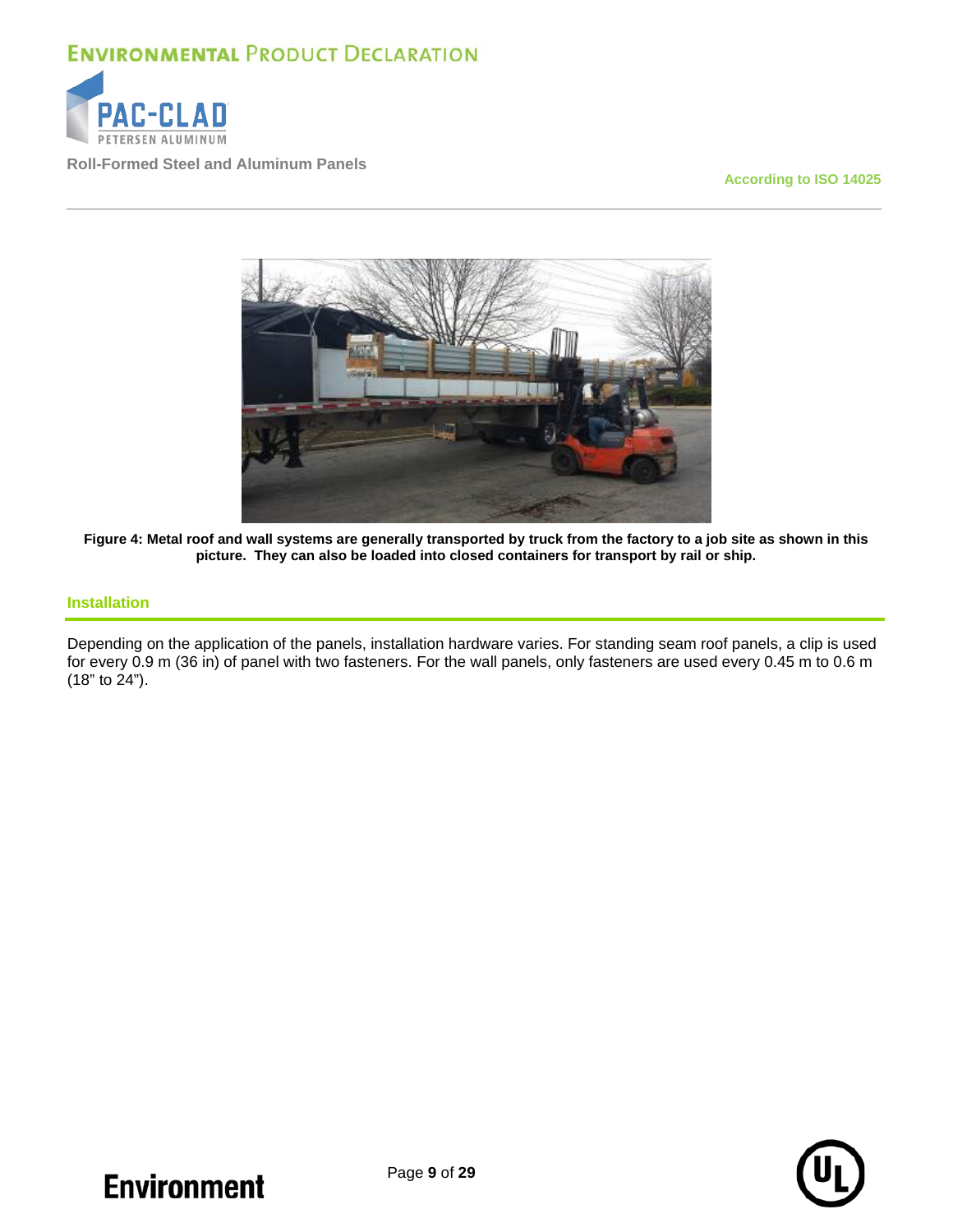

**Roll-Formed Steel and Aluminum Panels**

**According to ISO 14025**

### **Singular Effects**

### **Key Product Standards for Roofs and Walls (Latest Edition Governs Unless Noted)**

The following standards are provided as examples of standards which generally apply to all roll-formed metal panels.

#### Substrate Performance

AISI S100 – North American Specification for the Design of Cold-Formed Steel Structural Members Specifications for Aluminum Structures, the Aluminum Association

### ASTM

- A463 Standard Specification for Steel Sheet, Aluminum-Coated, by the Hot-Dip Process
- A653 Standard Specification for Steel Sheet, Zinc-Coated (Galvanized) or Zinc-Iron Alloy-Coated (Galvannealed) by the Hot-Dip Process
- A792 Standard Specification for Steel Sheet, 55 % Aluminum-Zinc Alloy-Coated by the Hot-Dip Process
- A924 Standard Specification for General Requirements for Steel Sheet, Metallic-Coated by the Hot-Dip Process
- B209 Standard Specification for Aluminum and Aluminum-Alloy Sheet and Plate

### Metal Roof Performance

ASTM

- E283 Standard Test Method for Determining Rate of Air Leakage Through Exterior Windows, Curtain Walls and Doors Under Specified Pressure Differences Across the Specimen
- E330- Standard Test Method for Structural Performance of Exterior Windows, Doors, Skylights and Curtain Walls by Uniform Static Air Pressure Difference
- E413 Classification for Rating Sound Insulation
- E795 Standard Practices for Mounting Test Specimens During Sound Absorption Tests
- E1514 -Specification for Structural Standing Seam Steel Roof Panel Systems
- E1592- Standard Test Method for Structural Performance of Sheet Metal Roof and Siding Systems by Uniform Static Air Pressure Difference
- E1637 Specification for Structural Standing Seam Aluminum Roof Panel Systems
- E1646- Standard Test Method for Water Penetration of Exterior Metal Roof Panel Systems by Uniform Static Air Pressure Difference
- E1680 –Standard Test Method for Rate of Air Leakage Through Exterior Metal Roof Panel Systems
- E2140 -Test Method for Water Penetration of Metal Roof Panel Systems by Static Water Pressure Head
- UL2218 -Impact Resistance of Prepared Roof Covering Materials

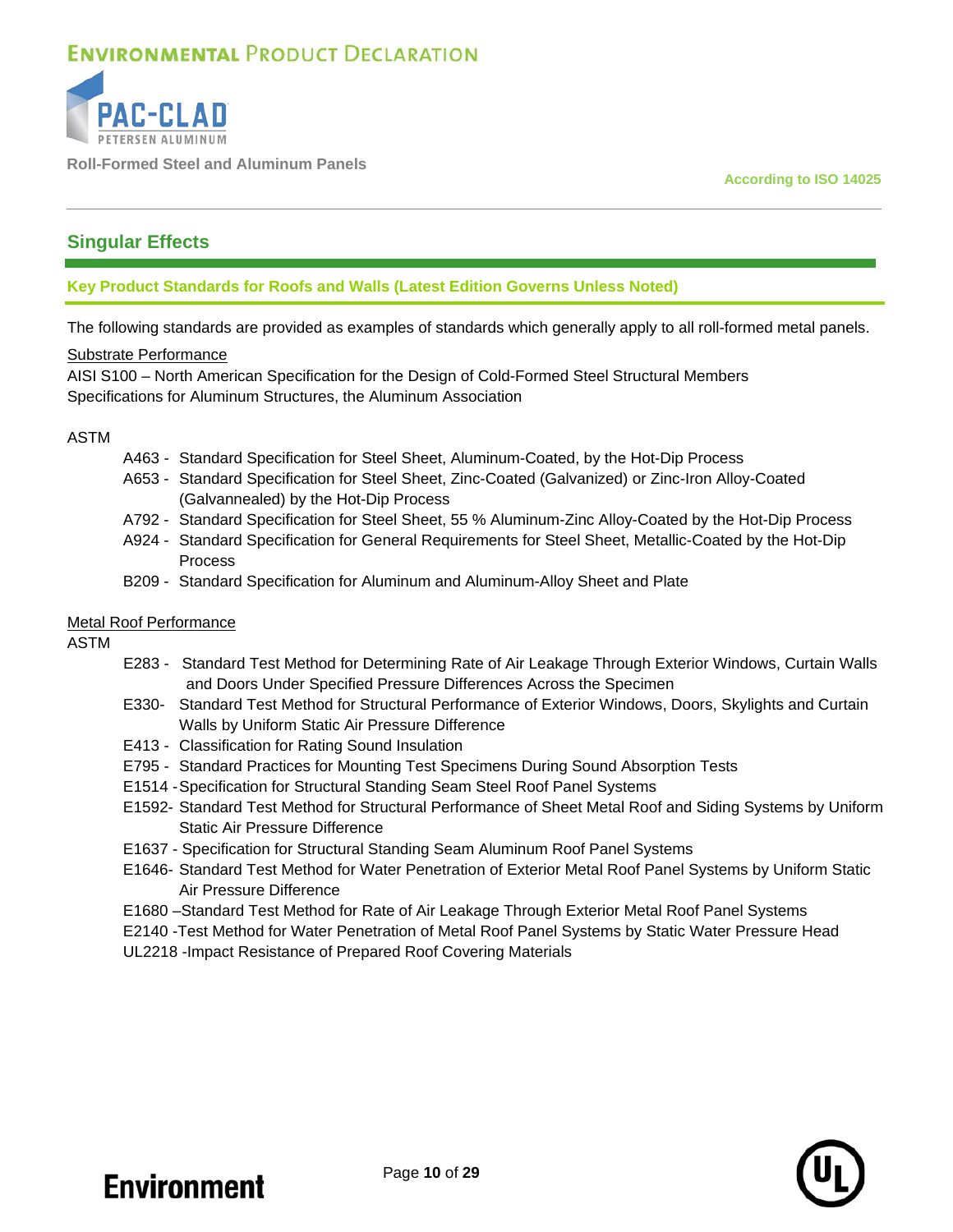

**Roll-Formed Steel and Aluminum Panels**

**According to ISO 14025**

#### Metal Wall Performance

ASTM

- E283- Standard Test Method for Determining Rate of Air Leakage Through Exterior Windows, Curtain Walls, and Doors Under Specified Pressure Differences Across the
- E330- Standard Test Method for Structural Performance of Exterior Windows, Doors, Skylights and Curtain Walls by Uniform Static Air Pressure Difference
- E331 Standard Test Method for Water Penetration of Exterior Windows, Skylights, Doors, and Curtain Walls by Uniform Static Air Pressure Difference

#### Paint Finish Performance

ASTM

- B117 Standard Practice for Operating Salt Spray (Fog) Apparatus
- D523 Standard Test Method for Specular Gloss
- D522 Standard Test Methods for Mandrel Bend Test of Attached Organic Coatings
- D968 Standard Test Methods for Abrasion Resistance of Organic Coatings by Falling Abrasive
- D1308 Standard Test Method for Effect of Household Chemicals on Clear and Pigmented Organic Finishes
- D2244 -Standard Practice for Calculation of Color Tolerances and Color Differences from Instrumentally Measured Color Coordinates
- D2247 -Standard Practice for Testing Water Resistance of Coatings in 100% Relative Humidity
- D2794 -Standard Test Method for Resistance of Organic Coatings to the Effects of Rapid Deformation (Impact)
- D4214 -Standard Test Methods for Evaluating the Degree of Chalking of Exterior Paint Films
- D3359 Standard Test Methods for Measuring Adhesion by Tape Test
- D3363 Standard Test Method for Film Hardness by Pencil Test
- D4145 Standard Test Method for Coating Flexibility of Prepainted Sheet
- E 84 Standard Test Method for Surface Burning Characteristics of Building Materials

#### Fire Performance

#### ASTM

- E84 Standard Test Method for Surface Burning Characteristics of Building Materials
- E119 Standard Test Methods for Fire Tests of Building Construction and Materials
- E631 Standard Terminology of Building Constructions
- UL263- Fire Tests of Building Construction and Materials
- UL790- Standard Test Method for Fire Tests of Roof Coverings

#### Model Codes or Standards

International Building Code Local Building Code ASCE/SEI 7 – Minimum Design Loads for Buildings and Other Structures UL-Building Materials Directory UL- Fire Resistance Directory ASHRAE, TIMA –[Handbook of Fundamentals & Insulation Requirements]

SMACNA, [Architectural Sheet Metal Manual – Gutter design and flashing details]

# **Environment**

Page **11** of **29**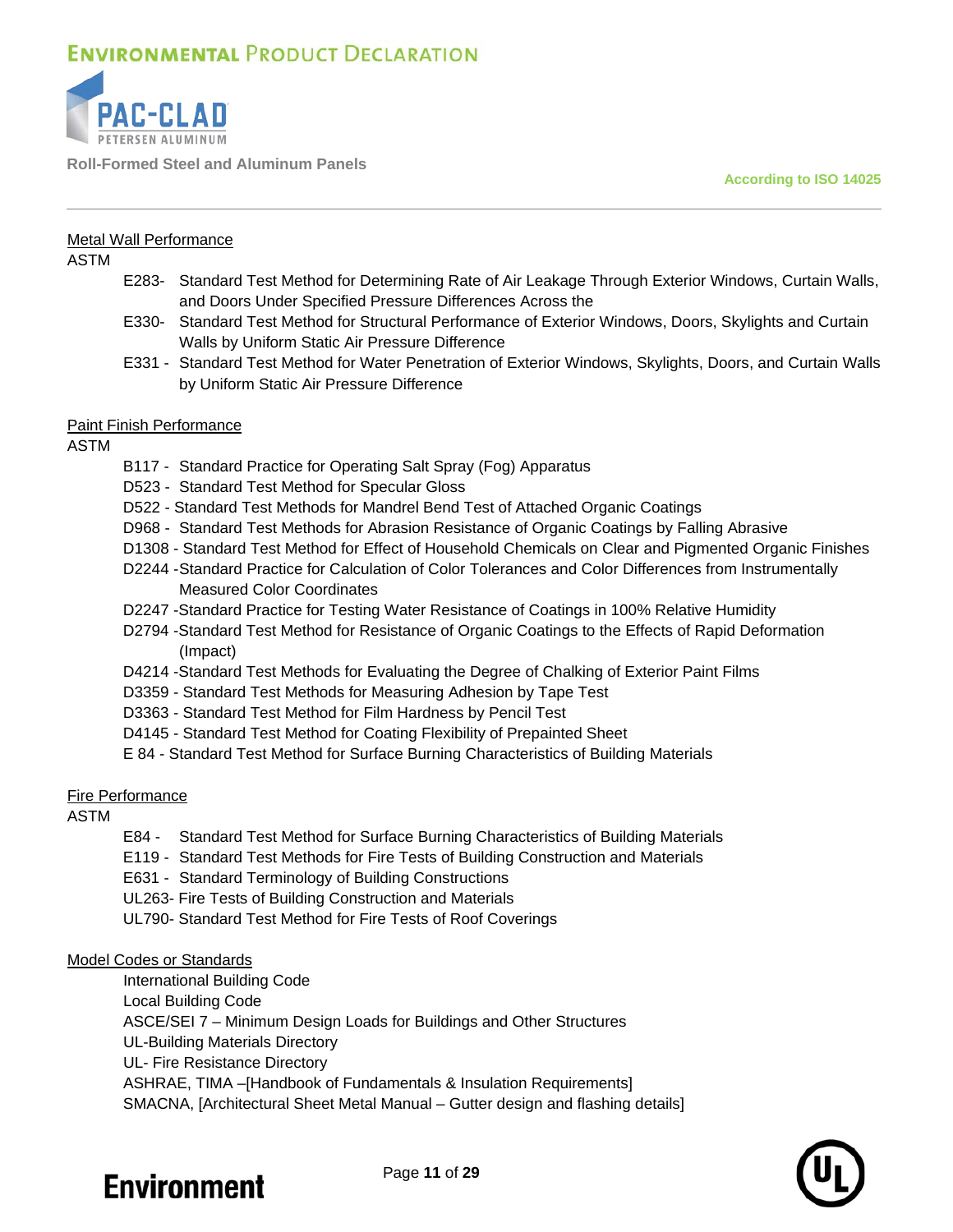

**Roll-Formed Steel and Aluminum Panels**

**According to ISO 14025**

(FS HH-I-521)(FS HH-I-558b)-[Fiberglass Insulation] FS HH-I-1972)-([Insulation Board Thermal Faced, Polyurethane or Polyisocyanurate]) FMRC-Approval Guide FMRC-Specification Tested Products Guide ANSI B18.6.4 –[Steel Self-Tapping Screw Standard] SAE J78 Self Drilling Tapping Screws MCA Technical Bulletin, Fastener Selection Guidelines, 2008 AAMA 501-[Method of Test for Metal Curtain Walls]

#### **Thermal Effects**

Thermal expansion or contraction of roll-formed panels can occur in any direction on the panel and is always greatest along the longest panel dimension. Roll-formed panels will thermally expand and contract according to their coefficient of thermal expansion. Metal roof and wall systems need to be designed to account for thermal movement of the panels.

#### **Quality Control**

Quality control is a major emphasis for Petersen Aluminum. Petersen has both internal and third-party programs that validate the consistency of the processes involved in manufacturing these high-quality metal products. Petersen works under the following guidelines:

| <b>Description</b>                             | Tolerance                                          |  |  |  |  |
|------------------------------------------------|----------------------------------------------------|--|--|--|--|
| Panel Length                                   | $+/- 1/4$ inches                                   |  |  |  |  |
| Panel End Squareness                           | $+/- 1/4$ inches                                   |  |  |  |  |
| Viewed from Panel Front                        | 0.5% of width and no more than 1/8 inch at one end |  |  |  |  |
| (Measured across sheet)                        |                                                    |  |  |  |  |
| Viewed from Panel Side                         | 2% of panel depth and no more than 1/16 inch       |  |  |  |  |
| (Measured across sheet)                        |                                                    |  |  |  |  |
| Camber                                         | 3/16 inch per 10 feet length                       |  |  |  |  |
| (Lateral bow of panel viewed from panel front) | Accumulation allowed (e.g., 40 ft panel)           |  |  |  |  |
|                                                | Length maximum camber = $3/4$ inch                 |  |  |  |  |

#### **Table 3: Allowable Fabrication Tolerances**

#### **Environment, Health, and Safety in Manufacturing**

Petersen warehouse and production personnel utilize the basic PPE (personal protective equipment). This includes but is not limited to: gloves for handling metal; protective eyewear, especially when cutting of metal is involved; ear protection for use near machines, and also steel-toe boots. In addition, a hazard communication program is in effect for chemicals primarily used for maintenance of machines.

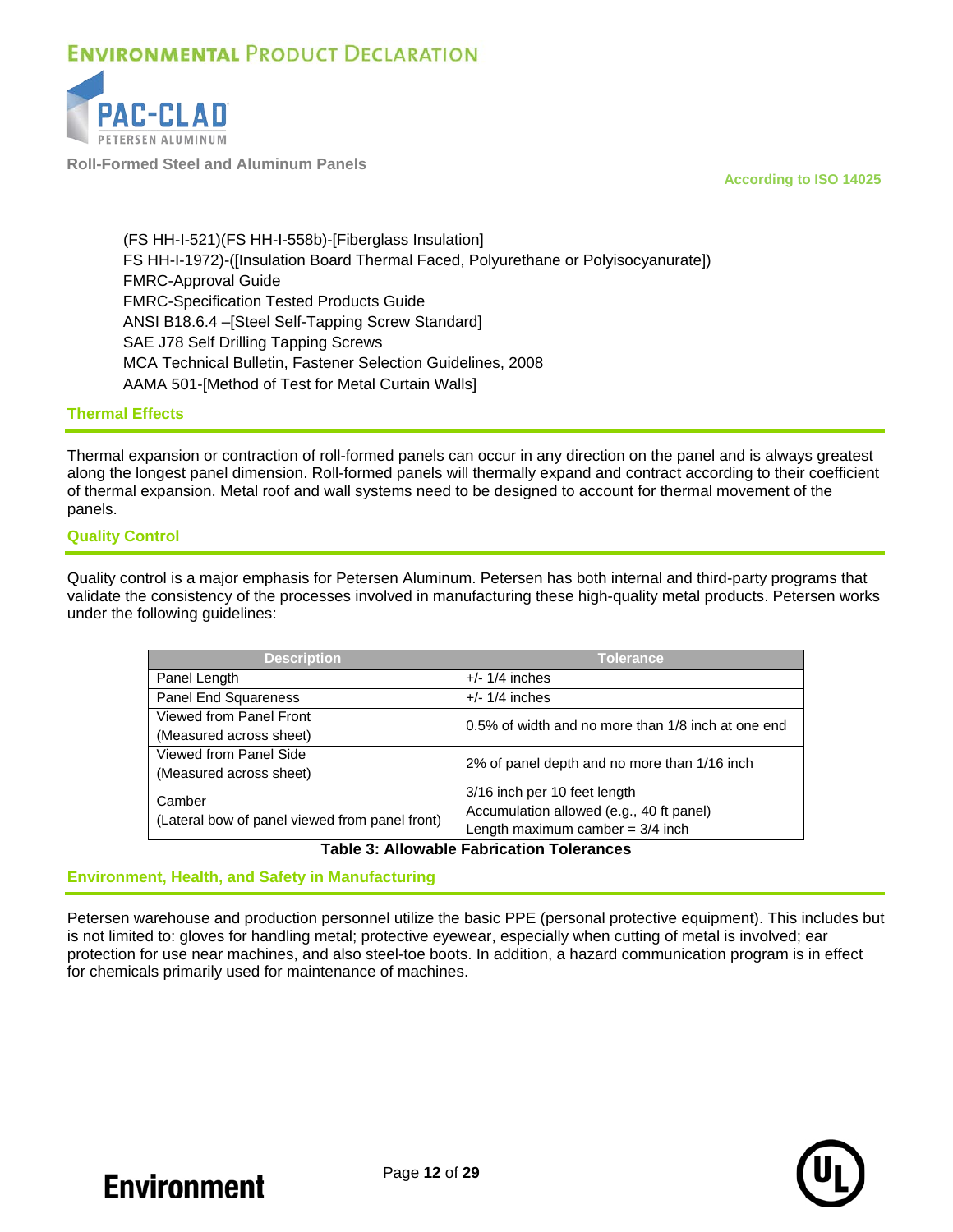

**Roll-Formed Steel and Aluminum Panels**

**According to ISO 14025**

### **Requirements for the Underlying Life Cycle Assessment**

The LCA study and analysis were conducted according to the Product Category Rule (PCR) created by UL Environment for insulated metal panels, metal composite panels, and metal cladding, published on October 9, 2012 and valid through October 9, 2017.

#### **Functional Unit/Reference Flow**

The functional unit for this study is defined as "coverage of 93 square meters (1,000 square feet) with metal product." The coverage area refers to the projected flat area covered by the product as output by the final step in the manufacturing process, and does not account for losses due to overlap and scrap during installation.

To achieve the functional unit of 93 square meters (1,000 square feet) coverage, a reference flow of 434 kg (957 lbs) for steel or 192 kg (423 lbs) for aluminum is required for an industry-average roll-formed metal cladding. [Table 4](#page-12-0) summarizes the key Petersen primary products, substrates and processes for which Primary LCI data was collected from Petersen.

| <b>Primary Product</b>        | <b>Metal Substrate of Interest</b>                      | <u>l Peters</u> en Primary Processes           |
|-------------------------------|---------------------------------------------------------|------------------------------------------------|
| Roll formed steel cladding    | High performance coated 0.028" (24<br>gauge) steel coil | <b>Continuous Coil Coating</b><br>Roll forming |
| Roll formed aluminum cladding | Aluminum coated (20 gauge) coil                         | <b>Continuous Coil Coating</b><br>Roll forming |

**Table 4: Roll formed metal cladding, key metal substrates and processing**

### <span id="page-12-0"></span>**System Boundaries**

The defined system boundary is a 'cradle-to-grave' LCA, which correlates to the Product Stage modules A1 – A5, B2, C4, and D as defined by EN 15804:

- A1 Raw materials
- − A2 Transport
- − A3 Manufacturing
- − A4 Transportation to installation site
- − A5 Installation
- − B2 Panel maintenance (re-painting)
- − C4 Disposal of unrecycled panels at end-of-life
- D Credit

The reference service life (RSL) is declared as 60 years, equivalent to the building itself. [Figure 5](#page-13-0) below illustrates the system boundary for the metal cladding product system.

**Environment**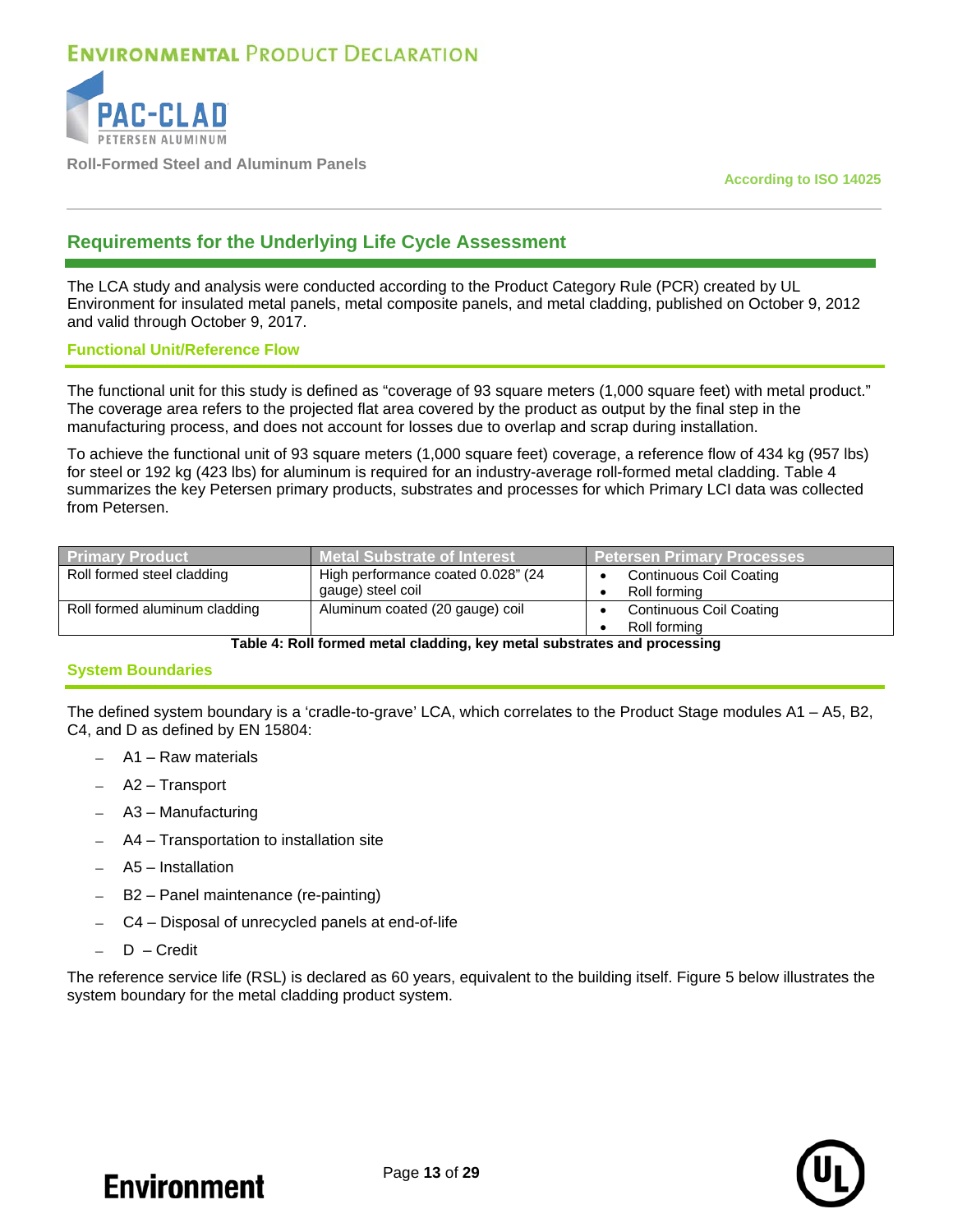

**Roll-Formed Steel and Aluminum Panels**

#### **According to ISO 14025**



#### **Figure 5: Cradle-to-grave system boundaries of roll-formed metal cladding**

<span id="page-13-0"></span>In accordance to EN15804, life cycle stages where there is no reliable data and a reasonable scenario cannot be modeled were excluded from the study. These life cycle stages include: use stage, indirect energy use, refurbishment, repair and deconstruction for the panels.

#### **Scope**

The scoping stage considers all elements identified as contributing to the production of metal cladding products and then evaluated for their inclusion or exclusion from the LCA study. [Table 5](#page-13-1) summarizes the elements included and excluded from this study.

|        | <b>Included</b>                                                                                                                                                                                                                                                                                                                                               |                            | Excluded                                                                                                                                                                                                                             |
|--------|---------------------------------------------------------------------------------------------------------------------------------------------------------------------------------------------------------------------------------------------------------------------------------------------------------------------------------------------------------------|----------------------------|--------------------------------------------------------------------------------------------------------------------------------------------------------------------------------------------------------------------------------------|
| ✓<br>✓ | Extraction of input raw materials, transportation and<br>production of the metal sheet used in the product<br>Energy supply<br>Overhead (heating, lighting) of manufacturing facilities<br>In-bound transportation of all materials, intermediate products<br>and fuels<br>Operation of primary production equipment<br>Operation of mobile support equipment | ×<br>×<br>×<br>×<br>×<br>× | Maintenance and manufacture of fixed capital equipment<br>Maintenance of mobile support equipment<br>Outbound transportation of the main product/process<br>output<br>Hygiene related water use<br>Employee commuting<br>Human labor |
|        | Input water (for process and cooling)<br>Waste and on-site waste water treatment<br>Manufacture and transport of product packaging<br>Process ancillary materials (e.g. fasteners)<br>Transportation to installation site<br>Maintenance through re-painting<br>Transportation & recycling of metal sheet scrap<br>Disposal of non-recycled panels            |                            |                                                                                                                                                                                                                                      |
|        | Recycling of panels at end-of-life                                                                                                                                                                                                                                                                                                                            |                            |                                                                                                                                                                                                                                      |

#### **Table 5: System boundaries description for cradle-to-grave process**

#### <span id="page-13-1"></span>**Temporal Scope**

According to the guiding PCR, the primary data collected from the involved facilities should be average values from a period of 12 months. The 12-month period is to begin no later than 5 years prior to the date of the LCA calculations.





Page **14** of **29**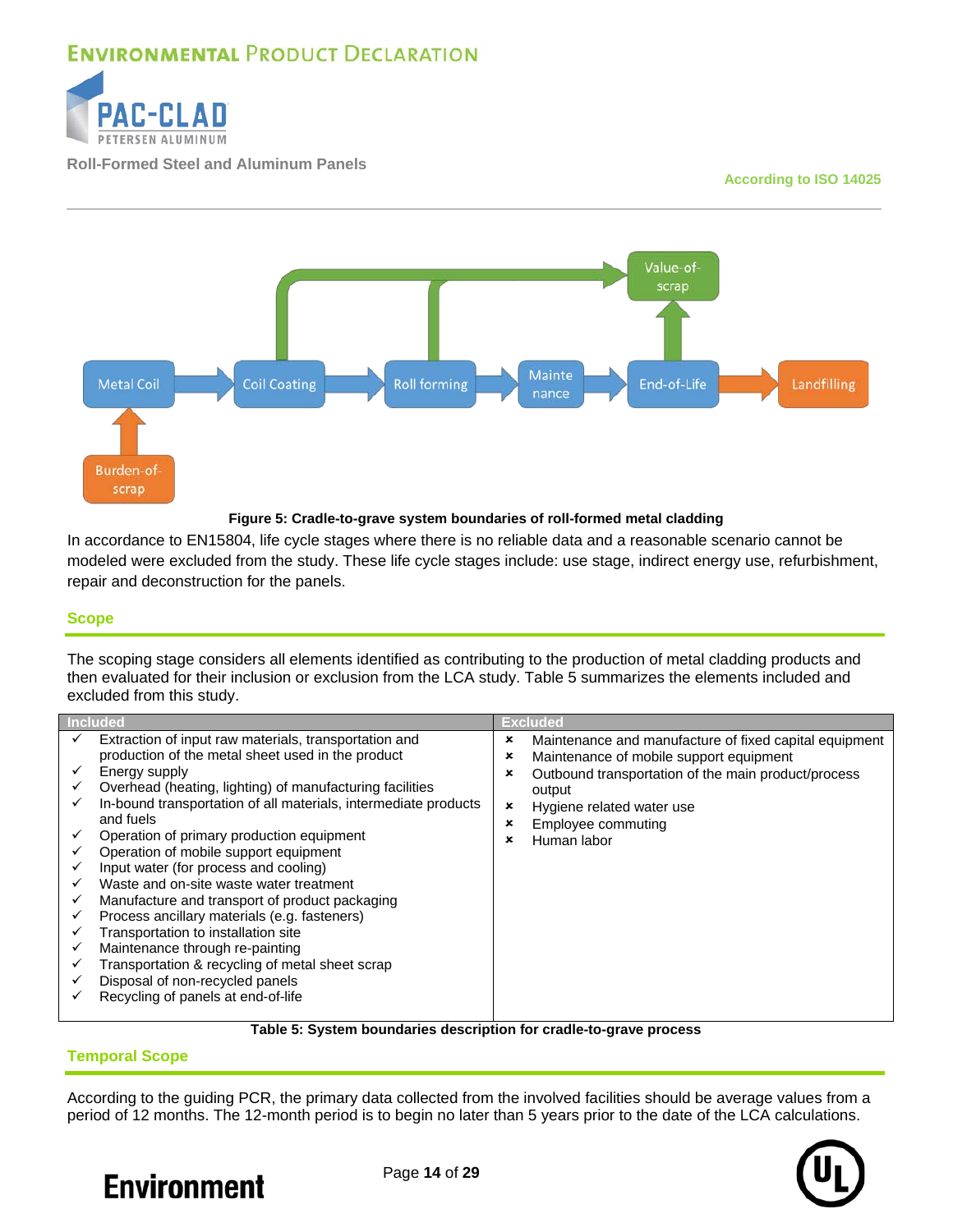

**Roll-Formed Steel and Aluminum Panels**

**According to ISO 14025**

#### **Geographic Scope**

According to the PCR, the geographic region of the production sites included in the calculation of representative data was documented.

#### **Background Data**

The LCA model was created using the GaBi 6 Software system for life cycle engineering, developed by thinkstep AG. The GaBi 2013 LCI database provides the life cycle inventory data for several of the raw and process materials obtained from the background system. North American background data were used whenever possible; if such data were not available, European data were used as a proxy. The worldsteel North American average data were used for galvanized steel coil, with coil coating data obtained from the Metal Construction Association (MCA). The aluminum coil was modeled using data created by Aluminum Association.

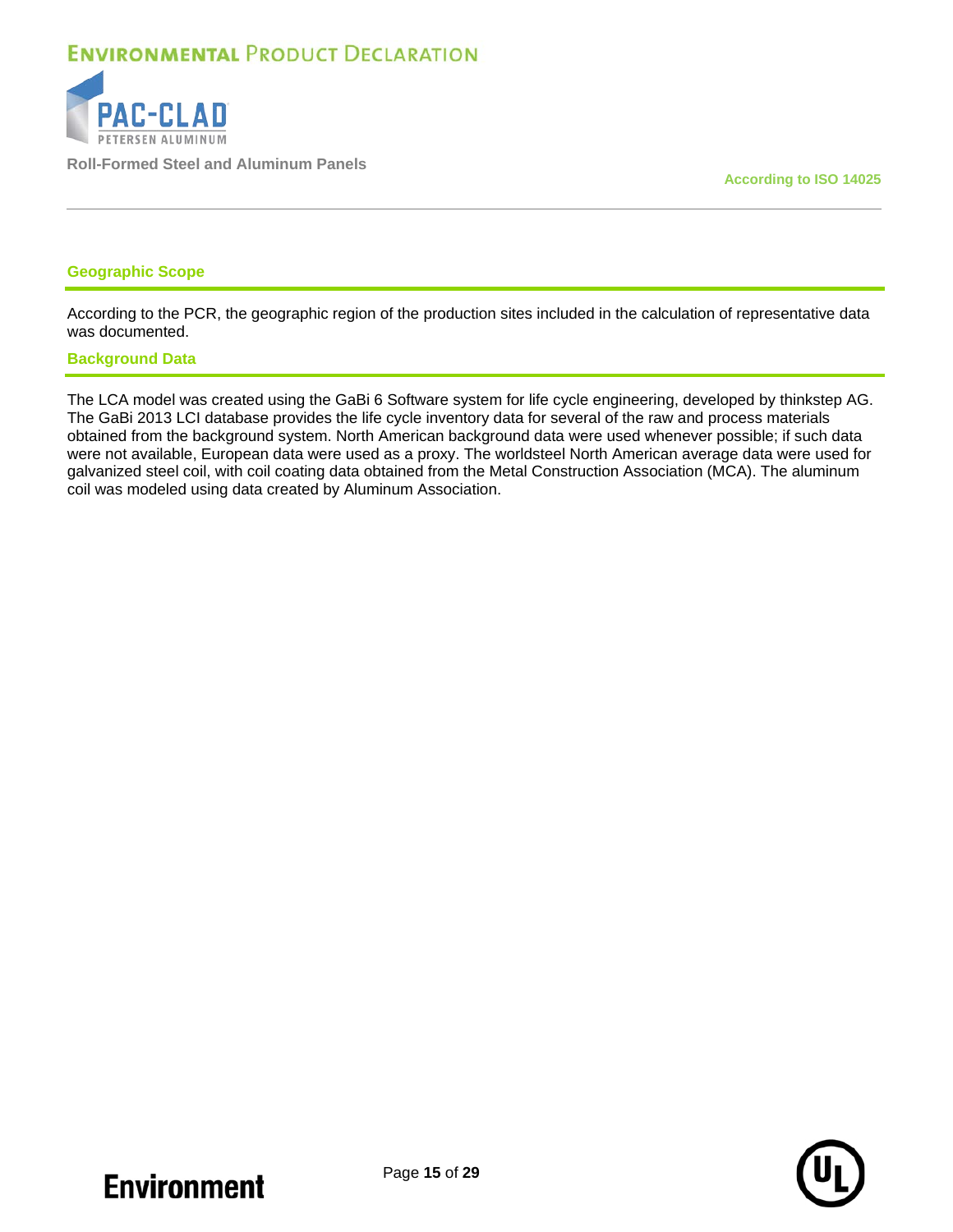

**Roll-Formed Steel and Aluminum Panels**

**According to ISO 14025**

### **Life Cycle Assessment Results and Analysis**

Cradle-to-grave life cycle impact assessment results are shown for both TRACI 2.0 and CML (November 2010) characterization factors. Due to the relative approach of LCA, which is based on a functional unit, these results are relative expressions only and do not predict impacts on category endpoints (such as Human Health or Ecosystem Quality), the exceeding of thresholds, safety margins or risks.

With respect to global warming potential, no credit was given for the sequestration of biogenic carbon during the growth of biomass used in plant-derived packaging materials. Any carbon temporarily sequestered during the use of bio-based materials is assumed to be re-released to the atmosphere upon their decomposition. Since the lifetime of plant-derived packaging materials is shorter than the 100-year time horizon of this impact category (GWP 100), biogenic carbon was excluded from the global warming potential calculations.

The impacts will be reported with and without credits from recycling the panels at end-of-life (module D).

#### **Total Environmental Impacts, Including Module D**

The total, net impacts of the declared life cycle modules are presented in [Table 6](#page-15-0) and [Table 7](#page-16-0) for both steel and aluminum panels, respectively.

| <b>Steel</b>     | <b>Unit</b>            | <b>Steel</b> |
|------------------|------------------------|--------------|
| <b>CML</b>       |                        |              |
| <b>GWP</b>       | $kgCO2$ -eq            | 1,320        |
| AP               | kgSO <sub>2</sub> -eq  | 6.67         |
| EP               | $kgPO43-eq$            | 0.765        |
| <b>ODP</b>       | kgR11-eq               | 1.10E-04     |
| <b>POCP</b>      | $kgC2H4-eq$            | 1.11         |
| ADPe             | kgSb-eq                | 0.0229       |
| <b>ADPf</b>      | MJ                     | 14,700       |
| <b>TRACI 2.0</b> |                        |              |
| <b>GWP</b>       | $kgCO2$ -eq            | 1,320        |
| AP               | mol H <sup>+</sup> -eq | 374          |
| EP               | kgN-eq                 | 0.397        |
| <b>ODP</b>       | kgCFC11-eq             | 7.62E-05     |
| <b>SFP</b>       | $kgO3$ -eq             | 113          |

<span id="page-15-0"></span>**Table 6: Total life cycle impacts of 93 square meters (1,000 sq ft) of steel roll-formed cladding, TRACI 2.0 and CML 2001 (Nov 2010) including module D**

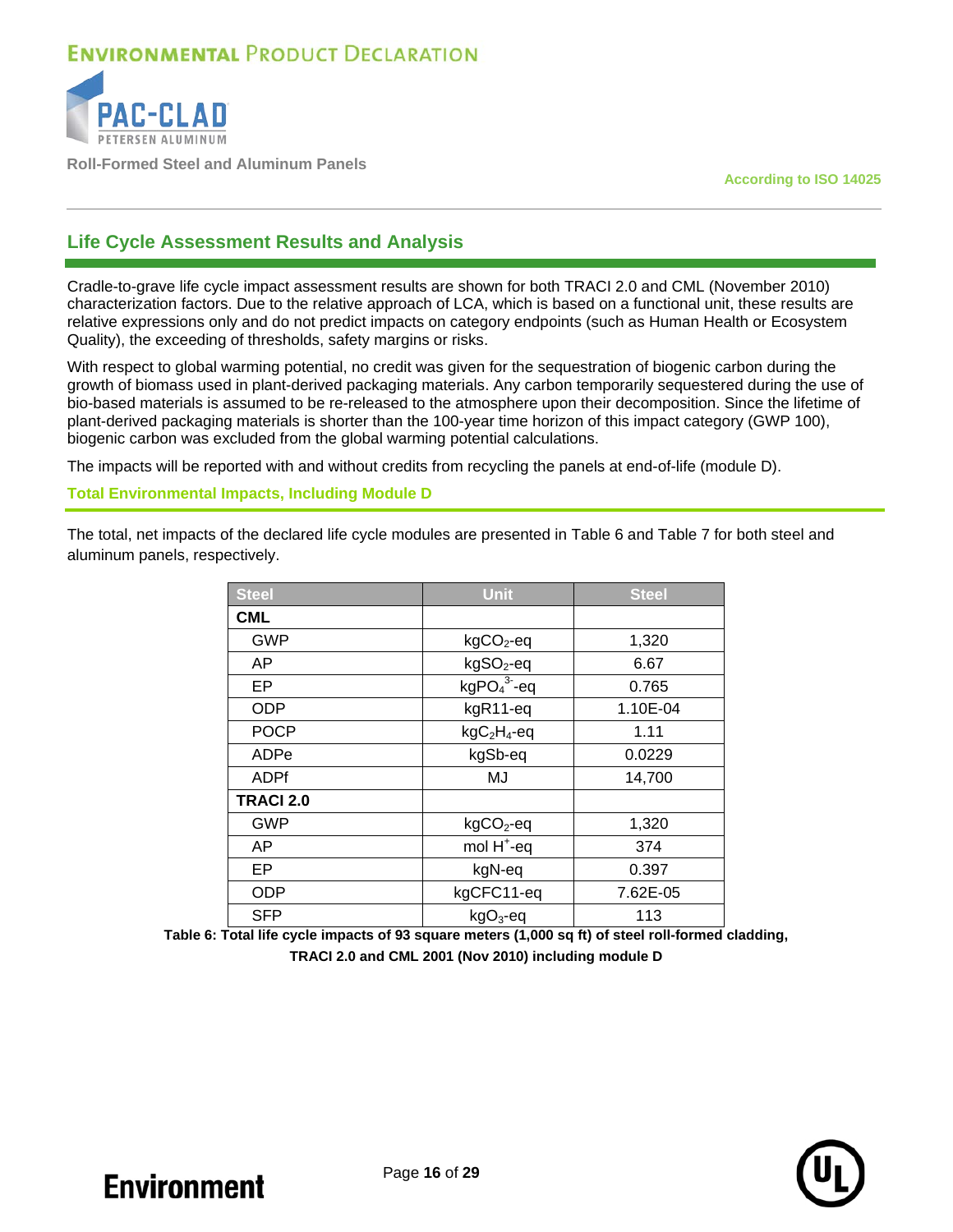

**Roll-Formed Steel and Aluminum Panels**

**According to ISO 14025**

| <b>Aluminum</b>  | <b>Unit</b>            | <b>Aluminum</b> |
|------------------|------------------------|-----------------|
| <b>CML</b>       |                        |                 |
| GWP              | $kgCO2$ -eq            | 1,000           |
| AP               | kgSO <sub>2</sub> -eq  | 4.41            |
| EP               | $kgPO43-eq$            | 0.398           |
| <b>ODP</b>       | kgR11-eq               | 8.26E-05        |
| <b>POCP</b>      | $kgC2H4-eq$            | 0.959           |
| ADPe             | kgSb-eq                | 0.000517        |
| ADPf             | MJ                     | 9,930           |
| <b>TRACI 2.0</b> |                        |                 |
| GWP              | $kgCO2$ -eq            | 1,000           |
| AP               | mol H <sup>+</sup> -eq | 232             |
| EP               | kgN-eq                 | 0.197           |
| <b>ODP</b>       | kgCFC11-eq             | 4.64E-05        |
| <b>SFP</b>       | $kgO3$ -eq             | 49.6            |

**Table 7: Total life cycle impacts of 93 square meters (1,000 sq ft) of aluminum roll-formed cladding, TRACI 2.0 and CML 2001 (Nov 2010) including module D**

<span id="page-16-0"></span>

| Declared CML 2001 - November 2010 and TRACI 2.0 impacts are subdivided by product stages for steel and |
|--------------------------------------------------------------------------------------------------------|
| aluminum panels, as shown in Table 8 and Table 9, respectively.                                        |

| <b>Steel</b>     | <b>Total</b> | A1       | A2       | A <sub>3</sub>                        | A4       | A <sub>5</sub> | <b>B2</b> | C <sub>4</sub> | D         |
|------------------|--------------|----------|----------|---------------------------------------|----------|----------------|-----------|----------------|-----------|
| <b>CML</b>       |              |          |          |                                       |          |                |           |                |           |
| <b>GWP</b>       | 1,320        | 1,780    | 9.45     | 111                                   | 24.6     | 132            | 59.4      | 2.9            | -798      |
| AP.              | 6.67         | 6.94     | 0.0383   | 0.796                                 | 0.0998   | 0.39           | 0.29      | 0.013          | $-1.9$    |
| EP               | 0.765        | 0.622    | 0.00865  | 0.0334                                | 0.0226   | 0.108          | 0.0203    | 0.00152        | $-0.0524$ |
| <b>ODP</b>       | 1.10E-04     | 8.46E-05 | 6.41E-11 | 3.18E-08<br>1.67E-10<br>$-2.43E - 07$ |          | 2.56E-09       | 5.99E-11  | 2.54E-05       |           |
| <b>POCP</b>      | 1.11         | 0.779    | 0.00459  | 0.065                                 | 0.012    | 0.145<br>0.532 |           | 0.00127        | $-0.424$  |
| ADPe             | 0.0229       | 0.0309   | 1.24E-06 | 6.12E-06                              | 3.23E-06 | $-6.85E-06$    | 0.000107  | 1.12E-06       | $-0.0081$ |
| <b>ADPf</b>      | 14,700       | 21,000   | 139      | 1,170                                 | 362      | -740           | 1,150     | 43.9           | $-8,390$  |
| <b>TRACI 2.0</b> |              |          |          |                                       |          |                |           |                |           |
| <b>GWP</b>       | 1,320        | 1,780    | 9.45     | 111                                   | 24.6     | 132            | 59.4      | 2.9            | -798      |
| AP               | 374          | 384      | 2.77     | 37.5                                  | 7.21     | 25.2           | 14.5      | 0.752          | $-97.3$   |
| EP.              | 0.397        | 0.219    | 0.00312  | 0.0215                                | 0.00815  | 0.0602         | 0.0116    | 0.000594       | 0.073     |
| <b>ODP</b>       | 7.62E-05     | 4.88E-05 | 6.82E-11 | 3.44E-08                              | 1.78E-10 | $-2.65E-07$    | 2.72E-09  | 6.37E-11       | 2.77E-05  |
| <b>SFP</b>       | 113          | 116      | 1.5      | 4.99                                  | 3.91     | 1.37           | 3.2       | 0.259          | $-18.4$   |

<span id="page-16-1"></span>**Table 8: Total LCIA results for steel roll formed cladding in CML and TRACI 2.0 impacts subdivided by life cycle modules including module D**

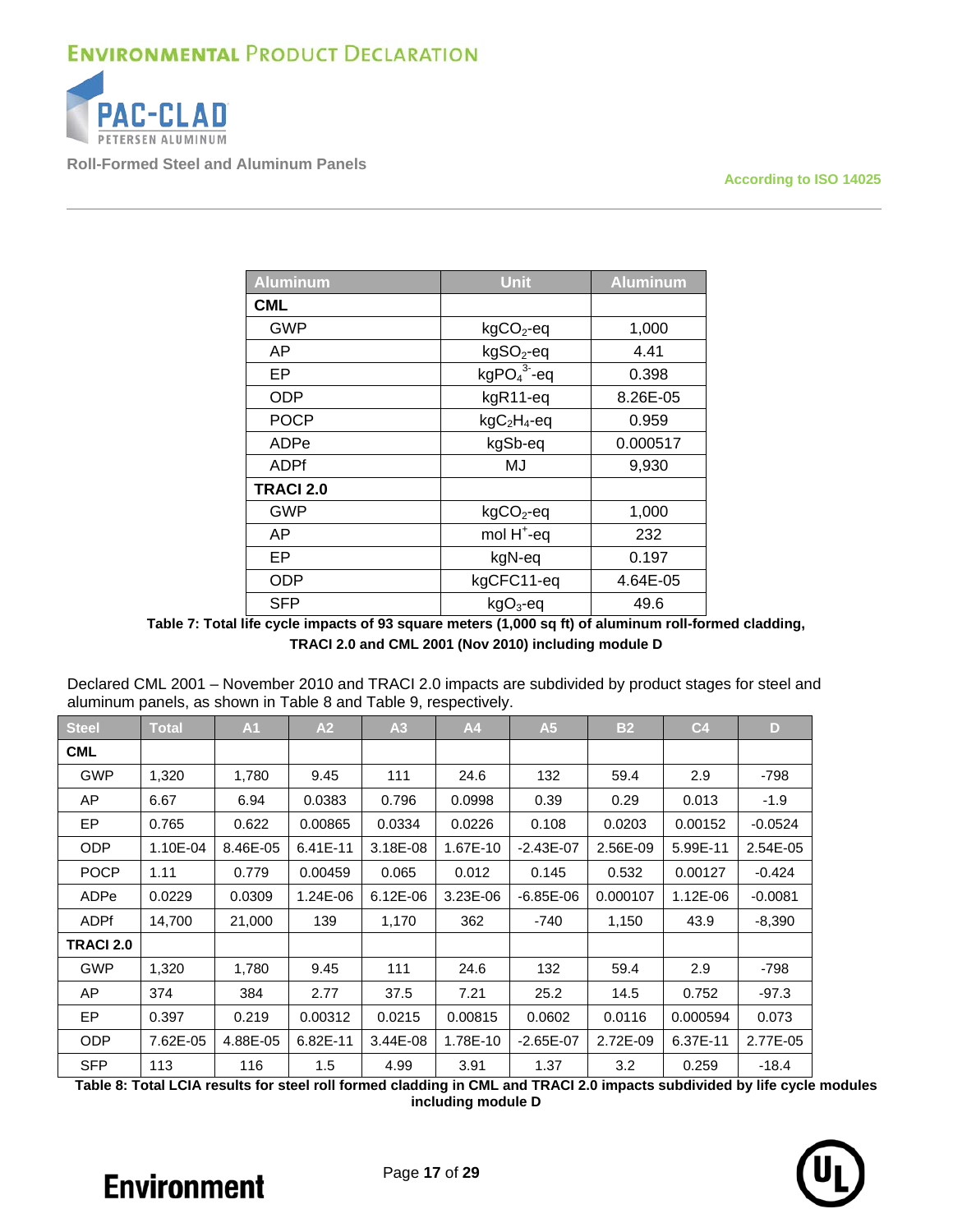

**Roll-Formed Steel and Aluminum Panels**

**According to ISO 14025**

| <b>Aluminum</b>  | <b>Total</b> | A <sub>1</sub> | A2         | A <sub>3</sub> | A4       | A <sub>5</sub> | <b>B2</b> | C <sub>4</sub> | D             |
|------------------|--------------|----------------|------------|----------------|----------|----------------|-----------|----------------|---------------|
| <b>CML</b>       |              |                |            |                |          |                |           |                |               |
| <b>GWP</b>       | 1,000        | 3,340          | 41.7       | 111            | 24.6     | 132            | 59.4      | 1.21           | $-2,710$      |
| AP               | 4.41         | 15.7           | 0.169      | 0.796          | 0.0998   | 0.39           | 0.29      | 0.00542        | $-13.1$       |
| <b>EP</b>        | 0.398        | 0.765          | 0.0382     | 0.0334         | 0.0226   | 0.108          | 0.0203    | 0.000633       | $-0.59$       |
| <b>ODP</b>       | 8.26E-05     | 1.11E-04       | 2.83E-10   | 3.18E-08       | 1.67E-10 | $-2.43E - 07$  | 2.56E-09  | 2.50E-11       | $-2.82E - 05$ |
| <b>POCP</b>      | 0.959        | 0.911          | 0.0203     | 0.065          | 0.012    | 0.145          | 0.532     | 0.000528       | $-0.727$      |
| ADPe             | 0.000517     | 0.00138        | 5.47E-06   | $6.12E-06$     | 3.23E-06 | $-6.85E-06$    | 0.000107  | 4.67E-07       | $-0.000976$   |
| <b>ADPf</b>      | 9,930        | 30,700         | 613        | 1,170          | 362      | $-740$         | 1,150     | 18.3           | $-23,300$     |
| <b>TRACI 2.0</b> |              |                |            |                |          |                |           |                |               |
| <b>GWP</b>       | 1,000        | 3,340          | 41.7       | 111            | 24.6     | 132            | 59.4      | 1.21           | $-2,710$      |
| AP               | 232          | 770            | 12.2       | 37.5           | 7.21     | 25.2           | 14.5      | 0.313          | $-635$        |
| <b>EP</b>        | 0.197        | 0.323          | 0.0138     | 0.0215         | 0.00815  | 0.0602         | 0.0116    | 0.000247       | $-0.241$      |
| ODP              | 4.64E-05     | 7.73E-05       | $3.01E-10$ | 3.44E-08       | 1.78E-10 | $-2.65E-07$    | 2.72E-09  | 2.66E-11       | $-3.07E - 05$ |
| <b>SFP</b>       | 49.6         | 135            | 6.62       | 4.99           | 3.91     | 1.37           | 3.2       | 0.108          | -106          |

<span id="page-17-0"></span>**Table 9: Total LCIA results for aluminum roll formed cladding in CML and TRACI 2.0 impacts subdivided by life cycle modules including module D**

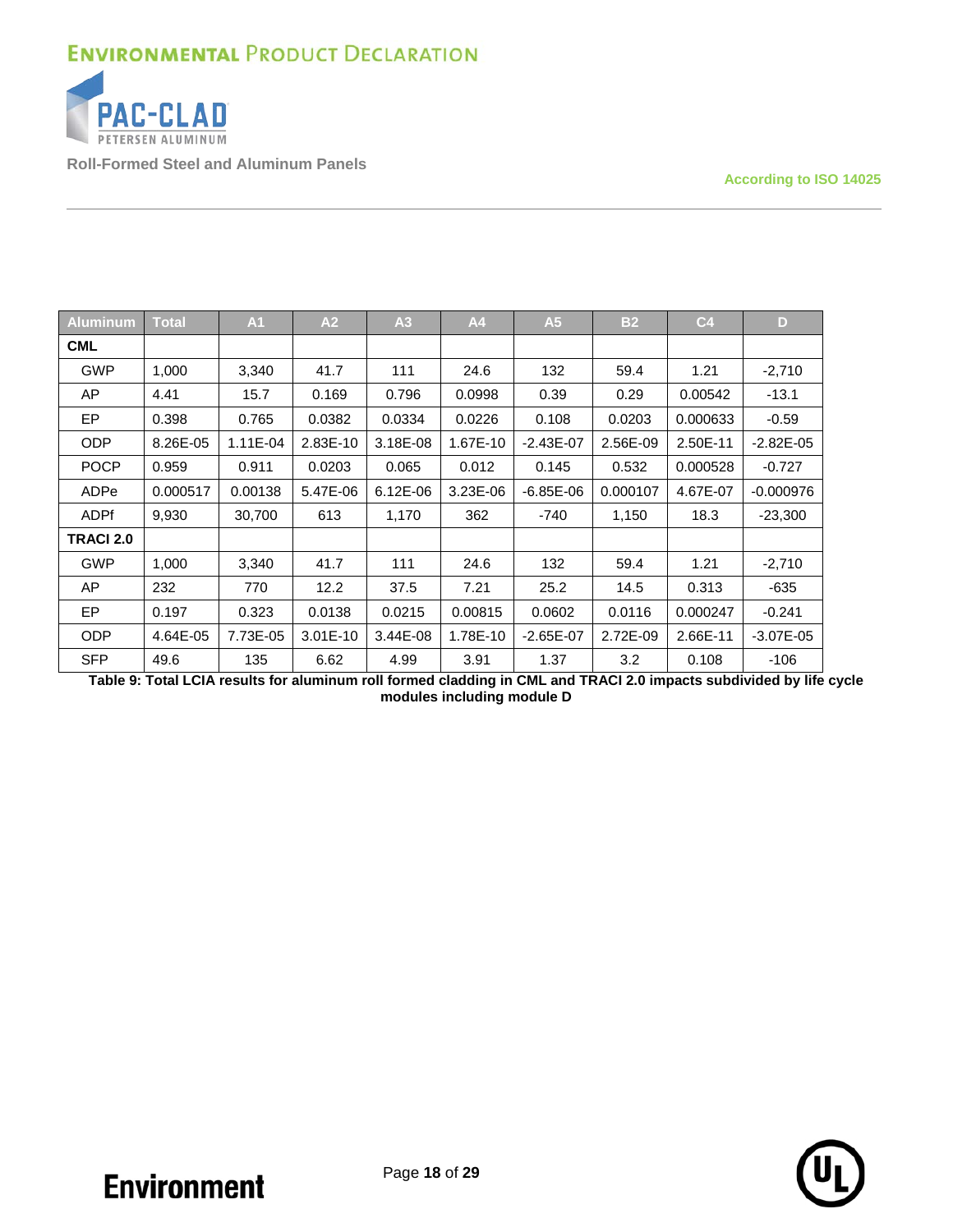

**Roll-Formed Steel and Aluminum Panels**

### **Energy and Material Resources, Including Module D**

Primary energy resources, secondary material and water use for steel and aluminum panels are presented in [Table 10](#page-18-0) and [Table 11,](#page-18-1) respectively. Energy and material indicators not relevant to the products are declared as 0.

| Steel                                                                                                            | <b>Total</b> | A <sub>1</sub> | A <sub>2</sub> | A <sub>3</sub> | A <sub>4</sub> | A <sub>5</sub> | B <sub>2</sub> | C <sub>4</sub> | D        |
|------------------------------------------------------------------------------------------------------------------|--------------|----------------|----------------|----------------|----------------|----------------|----------------|----------------|----------|
| Total primary energy demand, renewable [MJ]                                                                      | 3,850        | 3,310          | 0.816          | 62.2           | 2.13           | $-37.2$        | 72.7           | 2.09           | 432      |
| Use of renewable primary energy excluding<br>renewable primary energy resources used as raw<br>materials         | 2.840        | 2.840          | $\Omega$       | $\Omega$       | $\Omega$       | $\Omega$       | $\Omega$       | 0              | 0        |
| Use of renewable primary energy resources used<br>as raw materials                                               | 1,010        | 474            | 0.816          | 62.2           | 2.13           | $-37.2$        | 72.7           | 2.09           | 432      |
| Total primary energy demand, fossil [MJ]                                                                         | 16.400       | 21,700         | 139            | 1,250          | 363            | $-857$         | 1,240          | 45.3           | $-7,470$ |
| Use of non-renewable primary energy excluding<br>non-renewable primary energy resources used as<br>raw materials | $\Omega$     | 0              | $\Omega$       | 0              | $\Omega$       | 0              | $\Omega$       | 0              | 0        |
| Use of non-renewable primary energy resources<br>used as raw materials                                           | 16.400       | 21.700         | 139            | 1.250          | 363            | $-857$         | 1.240          | 45.3           | $-7.470$ |
| Use of Secondary Material [kg]                                                                                   | 261          | 261            | $\Omega$       | $\Omega$       | $\Omega$       | $\Omega$       | $\Omega$       | $\Omega$       | 0        |
| Use of renewable secondary fuels                                                                                 | $\Omega$     | 0              | $\Omega$       | $\Omega$       | 0              | 0              | 0              | 0              | 0        |
| Use of non-renewable secondary fuels                                                                             | $\Omega$     | 0              | $\Omega$       | $\Omega$       | $\Omega$       | $\Omega$       | $\Omega$       | 0              | 0        |
| Use of Fresh Water [m3]                                                                                          | 179          | 88.2           | 0.243          | 42.6           | 0.633          | $-17$          | 62.5           | 1.24           | 0.25     |

<span id="page-18-0"></span>**Table 10: Energy and material resource input indicators per 1,000 sqft of steel panel in accordance to guiding PCR including module D**

| <b>Aluminum</b>                                                                                                  | <b>Total</b> | A <sub>1</sub> | A <sub>2</sub> | A <sub>3</sub> | A <sub>4</sub> | A <sub>5</sub> | B <sub>2</sub> | C <sub>4</sub> | D)        |
|------------------------------------------------------------------------------------------------------------------|--------------|----------------|----------------|----------------|----------------|----------------|----------------|----------------|-----------|
| Total primary energy demand, renewable<br>[MJ]                                                                   | 4,530        | 16,800         | 3.6            | 62.2           | 2.13           | $-37.2$        | 72.7           | 0.872          | $-12,300$ |
| Use of renewable primary energy<br>excluding renewable primary energy<br>resources used as raw materials         | 2,840        | 2.840          | $\Omega$       | 0              | $\Omega$       | $\Omega$       | $\Omega$       | $\Omega$       | $\Omega$  |
| Use of renewable primary energy<br>resources used as raw materials                                               | 1,690        | 13,900         | 3.6            | 62.2           | 2.13           | $-37.2$        | 72.7           | 0.872          | $-12,300$ |
| Total primary energy demand, fossil [MJ]                                                                         | 10,900       | 32,600         | 615            | 1250           | 363            | $-857$         | 1,240          | 18.9           | $-24,300$ |
| Use of non-renewable primary energy<br>excluding non-renewable primary energy<br>resources used as raw materials | 0            | $\Omega$       | 0              | $\Omega$       | $\Omega$       | $\Omega$       | 0              | $\Omega$       | $\Omega$  |
| Use of non-renewable primary energy<br>resources used as raw materials                                           | 10,900       | 32,600         | 615            | 1,250          | 363            | $-857$         | 1,240          | 18.9           | $-24,300$ |
| Use of Secondary Material [kg]                                                                                   | 212          | 212            | $\Omega$       | $\Omega$       | $\Omega$       | $\Omega$       | 0              | $\Omega$       | $\Omega$  |
| Use of renewable secondary fuels                                                                                 | $\Omega$     | 0              | $\Omega$       | $\Omega$       | $\Omega$       | $\Omega$       | $\Omega$       | $\Omega$       | $\Omega$  |
| Use of non-renewable secondary fuels                                                                             | $\Omega$     | $\Omega$       | 0              | 0              | 0              | $\Omega$       | 0              | $\Omega$       | $\Omega$  |
| Use of Fresh Water [m3]                                                                                          | 479          | 309            | 1.07           | 42.6           | 0.633          | $-17$          | 62.5           | 0.518          | 79.4      |

<span id="page-18-1"></span>**Table 11: Energy and material resource input per 1,000 sqft of aluminum panel including module D**

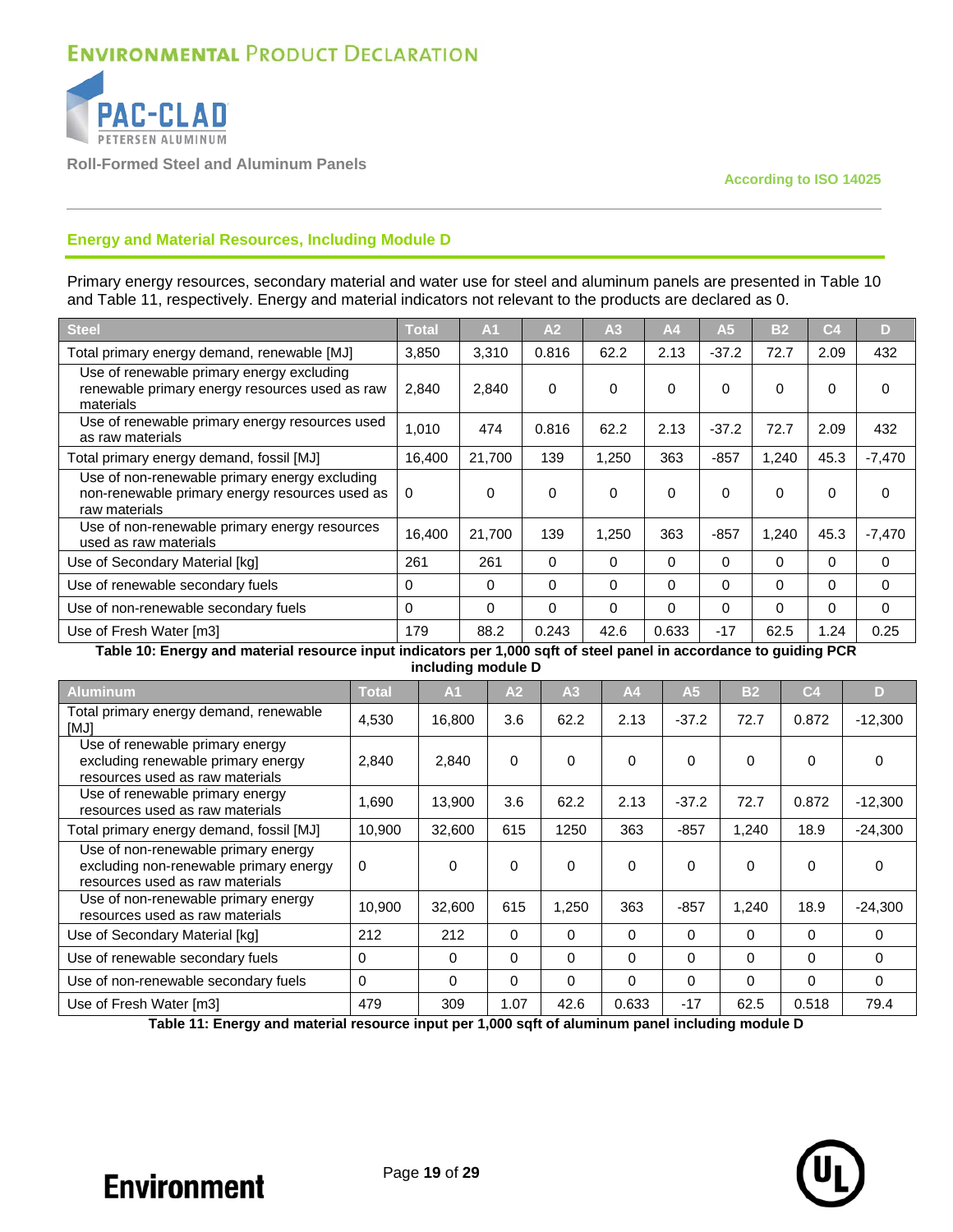

**Roll-Formed Steel and Aluminum Panels**

### **Waste and Output Flows, Including Module D**

Additional environmental information, including hazardous, non-hazardous and radioactive waste disposed; materials for recycling; and materials for energy recovery are shown [Table 12](#page-19-0) and [Table 13](#page-19-1) for steel and aluminum panels, respecitvely. There are no known re-use of materials, and no data on the portion of generated waste is sent specifically to power plants utilizing secondary materials. Therefore, the indicators "Components for re-use" and "Materials for energy recovery" are reported as 0.

| <b>Steel</b>                       | Total | A <sub>1</sub> | A2       | A <sub>3</sub> | A <sub>4</sub> | A <sub>5</sub> | B <sub>2</sub> | C <sub>4</sub> |          |
|------------------------------------|-------|----------------|----------|----------------|----------------|----------------|----------------|----------------|----------|
| Hazardous Waste Disposed [kg]      | 10.6  | 11.0           | 0        | 1.15E-04       | 0              | 0              | 0              | 0              | $-0.429$ |
| Non-Hazardous Waste Disposed [kg]  | 24.3  | 4.38           | 0        | 5.78E-05       | 0              | 0              | 0              |                | 19.9     |
| Radioactive Waste Disposed [kg]    | 0.568 | 0.27           | 0.000222 | 0.0327         | 0.000578       | $-0.0447$      | 0.0366         | 0.000551       | 0.272    |
| Components for re-use              | 0     | $\Omega$       |          |                | 0              | 0              | 0              | 0              |          |
| Materials for Recycling [kg]       | 591   | $\Omega$       |          |                | 0              | 0              | 0              | 0              | 591      |
| Materials for energy recovery [MJ] | 0     | $\Omega$       |          |                | 0              | 0              | 0              | $\Omega$       |          |
| <b>Exported Energy [MJ]</b>        | 599   | 0              |          | 8.57           | 0              | 590            | 0              |                |          |

<span id="page-19-0"></span>**Table 12: Waste and output flows per functional unit of 1,000 sqft of steel Roll formed panels including module D**

| <b>Aluminum</b>                    | Total | A <sub>1</sub> | A <sub>2</sub> | A <sub>3</sub> | A <sub>4</sub> | A <sub>5</sub> | <b>B2</b> | C <sub>4</sub> | D        |
|------------------------------------|-------|----------------|----------------|----------------|----------------|----------------|-----------|----------------|----------|
| Hazardous Waste Disposed [kg]      | 59.6  | 593            | 0              | 1.15E-04       | 0              | 0              | $\Omega$  | 0              | $-533$   |
| Non-Hazardous Waste Disposed [kg]  | 1.83  | 23.3           | 0              | 5.78E-05       | 0              | 0              | $\Omega$  | 0              | $-21.4$  |
| Radioactive Waste Disposed [kg]    | 0.38  | 0.67           | 0.00098        | 0.0327         | 0.000578       | $-0.0447$      | 0.0366    | 0.00023        | $-0.316$ |
| Components for re-use              | 0     | $\Omega$       | 0              |                | 0              | 0              | 0         | 0              | 0        |
| Materials for Recycling [kg]       | 300   | 0              | 0              |                | 0              | 0              | $\Omega$  | 0              | 300      |
| Materials for energy recovery [MJ] | 0     | $\Omega$       | 0              |                | 0              | 0              | $\Omega$  | 0              | U        |
| <b>Exported Energy [MJ]</b>        | 599   | 0              | 0              | 8.57           | 0              | 590            | $\Omega$  | 0              |          |

<span id="page-19-1"></span>**Table 13: Waste and output flows per functional unit of 1,000 sqft of aluminum Roll formed panels including module D**

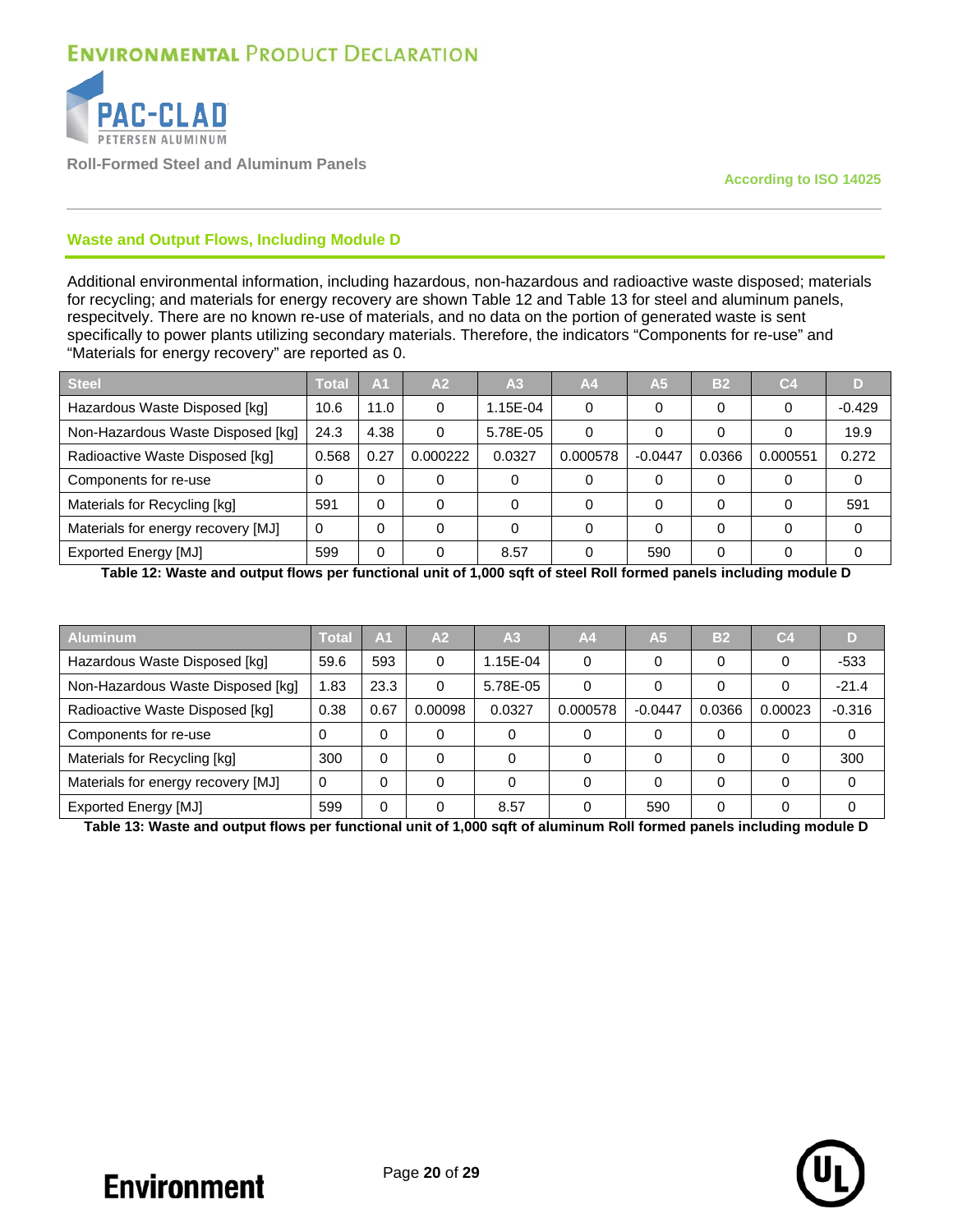

**Roll-Formed Steel and Aluminum Panels**

**According to ISO 14025**

### **Total Environmental Impacts, Excluding Module D**

The total of the declared life cycle modules are presented in [Table 14](#page-20-0) and [Table 15](#page-20-1) for both steel and aluminum panels, respectively.

| <b>Steel</b>     | <b>Unit</b>            | <b>Steel</b> |
|------------------|------------------------|--------------|
| <b>CML</b>       |                        |              |
| <b>GWP</b>       | $kgCO2$ -eq            | 2,030        |
| AP               | kgSO <sub>2</sub> -eq  | 8.34         |
| EP               | $kgPO43-eq$            | 0.811        |
| <b>ODP</b>       | kgR11-eq               | 8.74E-05     |
| <b>POCP</b>      | $kgC2H4 - eq$          | 1.49         |
| ADPe             | kgSb-eq                | 0.0301       |
| <b>ADPf</b>      | MJ                     | 22,100       |
| <b>TRACI 2.0</b> |                        |              |
| <b>GWP</b>       | $kgCO2$ -eq            | 2030         |
| AP               | mol H <sup>+</sup> -eq | 460          |
| EP               | kgN-eq                 | 0.333        |
| <b>ODP</b>       | kgCFC11-eq             | 5.18E-05     |
| <b>SFP</b>       | $kgO3$ -eq             | 129          |

<span id="page-20-0"></span>**Table 14: Total life cycle impacts of 93 square meters (1,000 sq ft) of steel roll-formed cladding, TRACI 2.0 and CML 2001 (Nov 2010) excluding module D**

| <b>Aluminum</b>  | <b>Unit</b>            | <b>Aluminum</b> |  |
|------------------|------------------------|-----------------|--|
| <b>CML</b>       |                        |                 |  |
| <b>GWP</b>       | $kgCO2$ -eq            | 3,410           |  |
| AP               | kgSO <sub>2</sub> -eq  | 16.1            |  |
| EP               | $kgPO43-eq$            | 0.923           |  |
| <b>ODP</b>       | kgR11-eq               | 1.08E-04        |  |
| <b>POCP</b>      | $kgC2H4-eq$            | 1.61            |  |
| ADPe             | kgSb-eq                | 0.00139         |  |
| <b>ADPf</b>      | MJ                     | 30,700          |  |
| <b>TRACI 2.0</b> |                        |                 |  |
| <b>GWP</b>       | $kgCO2$ -eq            | 3,410           |  |
| AP               | mol H <sup>+</sup> -eq | 797             |  |
| EP               | kgN-eq                 | 0.412           |  |
| <b>ODP</b>       | kgCFC11-eq             | 7.37E-05        |  |
| <b>SFP</b>       | $kgO3$ -eq             | 144             |  |

<span id="page-20-1"></span>**Table 15: Total life cycle impacts of 93 square meters (1,000 sq ft) of aluminum roll-formed cladding, TRACI 2.0 and CML 2001 (Nov 2010) excluding module D**

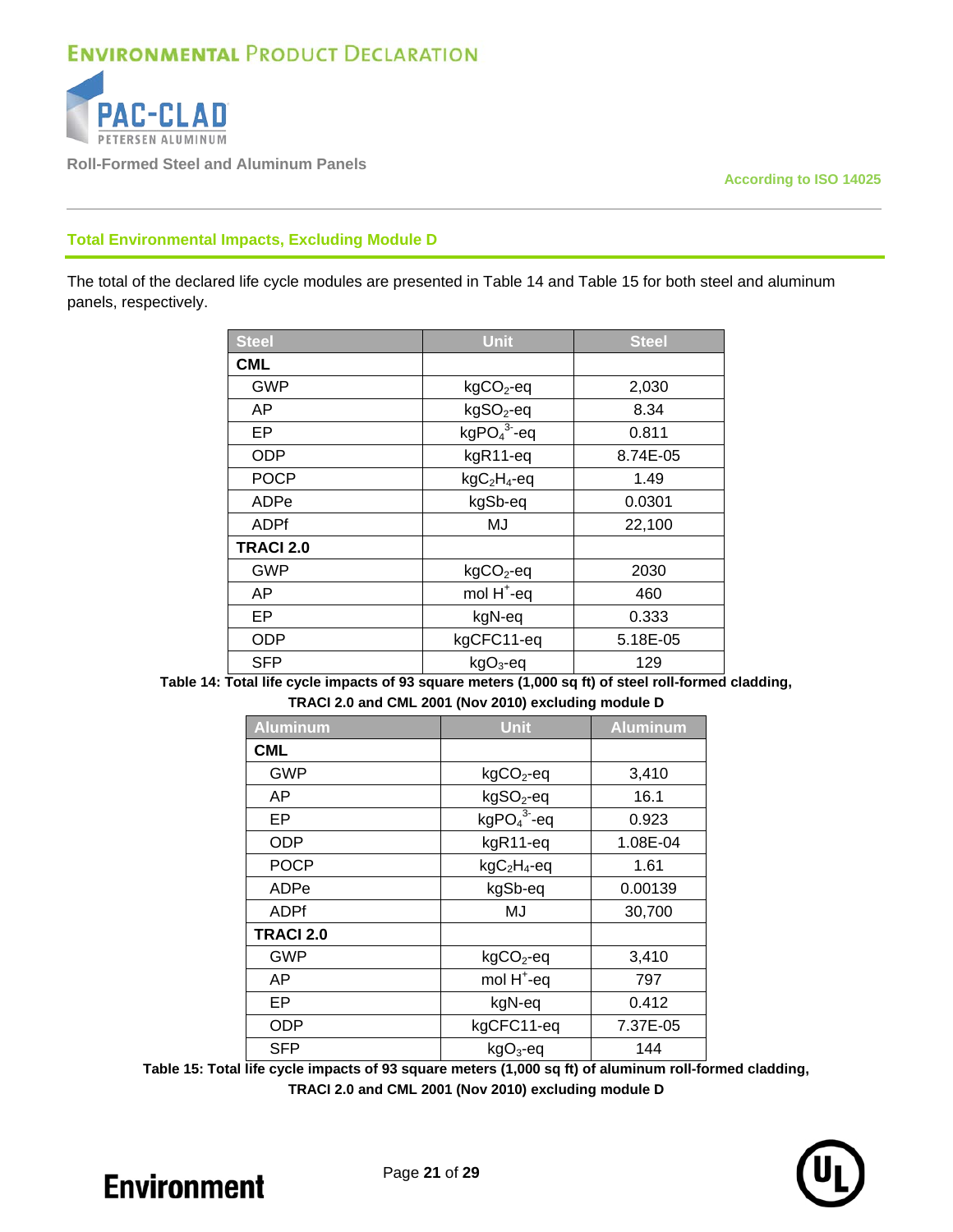

**Roll-Formed Steel and Aluminum Panels**

**According to ISO 14025**

| <b>Steel</b>     | <b>Total</b> | A1       | A2       | A3       | A4       | A <sub>5</sub> | <b>B2</b> | C <sub>4</sub> |
|------------------|--------------|----------|----------|----------|----------|----------------|-----------|----------------|
| <b>CML</b>       |              |          |          |          |          |                |           |                |
| <b>GWP</b>       | 2,030        | 1,690    | 9.45     | 111      | 24.6     | 132            | 59.4      | 2.9            |
| AP.              | 8.34         | 6.71     | 0.0383   | 0.796    | 0.0998   | 0.39           | 0.29      | 0.013          |
| EP.              | 0.811        | 0.616    | 0.00865  | 0.0334   | 0.0226   | 0.108          | 0.0203    | 0.00152        |
| <b>ODP</b>       | 8.74E-05     | 8.76E-05 | 6.41E-11 | 3.18E-08 | 1.67E-10 | $-2.43E - 07$  | 2.56E-09  | 5.99E-11       |
| <b>POCP</b>      | 1.49         | 0.729    | 0.00459  | 0.065    | 0.012    | 0.145          | 0.532     | 0.00127        |
| ADPe             | 0.0301       | 0.0299   | 1.24E-06 | 6.12E-06 | 3.23E-06 | $-6.85E-06$    | 0.000107  | 1.12E-06       |
| <b>ADPf</b>      | 22,100       | 20,000   | 139      | 1,170    | 362      | -740           | 1,150     | 43.9           |
| <b>TRACI 2.0</b> |              |          |          |          |          |                |           |                |
| <b>GWP</b>       | 2030         | 1690     | 9.45     | 111      | 24.6     | 132            | 59.4      | 2.9            |
| AP               | 460          | 372      | 2.77     | 37.5     | 7.21     | 25.2           | 14.5      | 0.752          |
| EP.              | 0.333        | 0.228    | 0.00312  | 0.0215   | 0.00815  | 0.0602         | 0.0116    | 0.000594       |
| <b>ODP</b>       | 5.18E-05     | 5.20E-05 | 6.82E-11 | 3.44E-08 | 1.78E-10 | $-2.65E-07$    | 2.72E-09  | 6.37E-11       |
| <b>SFP</b>       | 129          | 114      | 1.5      | 4.99     | 3.91     | 1.37           | 3.2       | 0.259          |

Declared CML 2001 – November 2010 and TRACI 2.0 impacts are subdivided by product stages for steel and aluminum panels, as shown in [Table 16](#page-21-0) and [Table 17,](#page-21-1) respectively.

<span id="page-21-0"></span>**Table 16: Total LCIA results for steel roll formed cladding in CML and TRACI 2.0 impacts subdivided by life cycle modules excluding module D**

| <b>Aluminum</b>  | <b>Total</b> | A <sub>1</sub> | A2         | A3         | A4         | A <sub>5</sub> | <b>B2</b> | C <sub>4</sub> |
|------------------|--------------|----------------|------------|------------|------------|----------------|-----------|----------------|
| <b>CML</b>       |              |                |            |            |            |                |           |                |
| <b>GWP</b>       | 3,410        | 3,040          | 41.7       | 111        | 24.6       | 132            | 59.4      | 1.21           |
| AP               | 16.1         | 14.3           | 0.169      | 0.796      | 0.0998     | 0.39           | 0.29      | 0.00542        |
| <b>EP</b>        | 0.923        | 0.7            | 0.0382     | 0.0334     | 0.0226     | 0.108          | 0.0203    | 0.000633       |
| <b>ODP</b>       | 1.08E-04     | 1.08E-04       | 2.83E-10   | 3.18E-08   | 1.67E-10   | $-2.43E - 07$  | 2.56E-09  | 2.50E-11       |
| <b>POCP</b>      | 1.61         | 0.831          | 0.0203     | 0.065      | 0.012      | 0.145          | 0.532     | 0.000528       |
| ADPe             | 0.00139      | 0.00127        | 5.47E-06   | $6.12E-06$ | $3.23E-06$ | $-6.85E-06$    | 0.000107  | 4.67E-07       |
| <b>ADPf</b>      | 30,700       | 28,100         | 613        | 1,170      | 362        | -740           | 1,150     | 18.3           |
| <b>TRACI 2.0</b> |              |                |            |            |            |                |           |                |
| <b>GWP</b>       | 3,410        | 3,040          | 41.7       | 111        | 24.6       | 132            | 59.4      | 1.21           |
| AP               | 797          | 700            | 12.2       | 37.5       | 7.21       | 25.2           | 14.5      | 0.313          |
| EP               | 0.412        | 0.296          | 0.0138     | 0.0215     | 0.00815    | 0.0602         | 0.0116    | 0.000247       |
| <b>ODP</b>       | 7.37E-05     | 7.40E-05       | $3.01E-10$ | 3.44E-08   | 1.78E-10   | $-2.65E-07$    | 2.72E-09  | 2.66E-11       |
| <b>SFP</b>       | 144          | 124            | 6.62       | 4.99       | 3.91       | 1.37           | 3.2       | 0.108          |

<span id="page-21-1"></span>**Table 17: Total LCIA results for aluminum roll formed cladding in CML and TRACI 2.0 impacts subdivided by life cycle modules excluding module D**

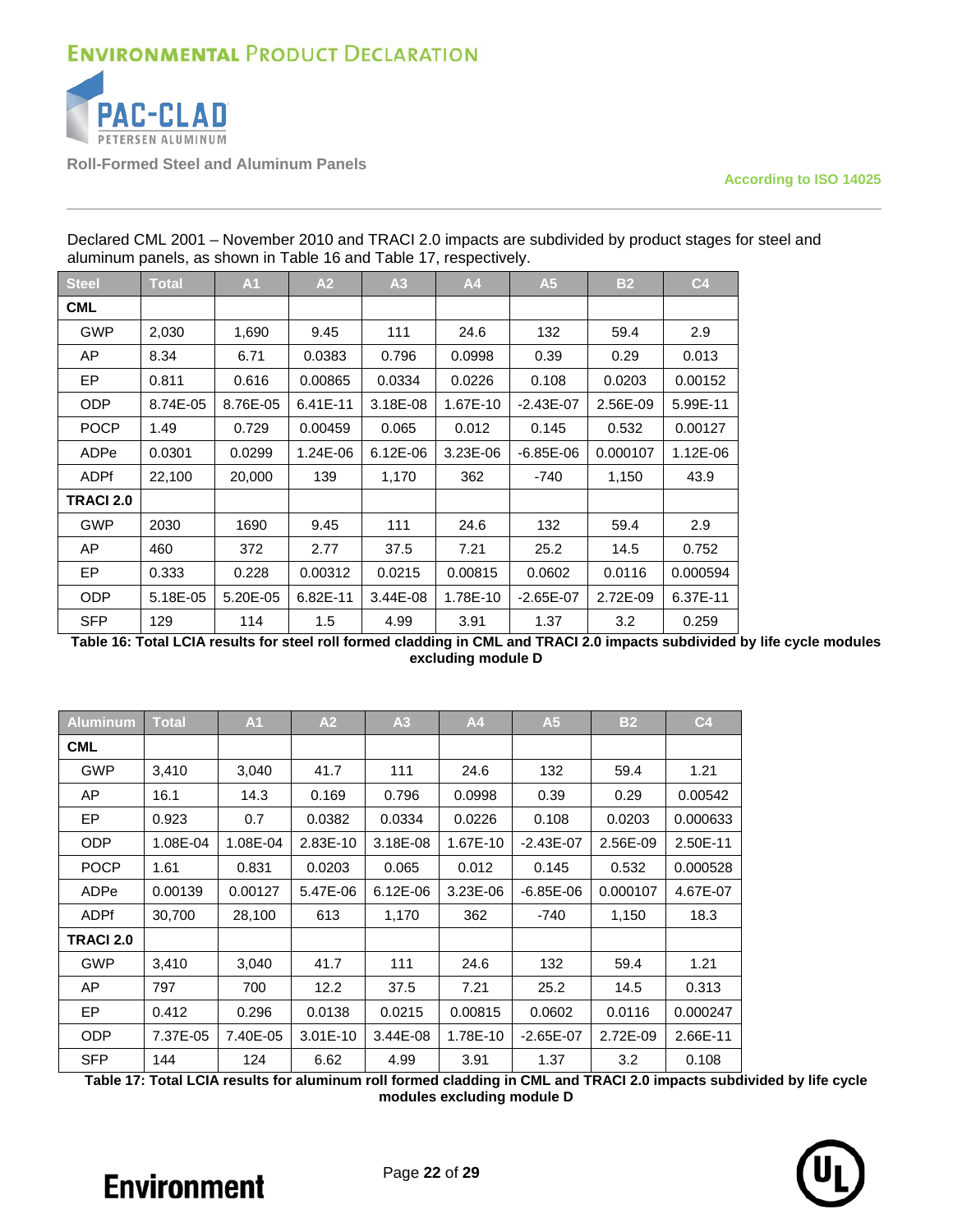

**Roll-Formed Steel and Aluminum Panels**

### **Energy and Material Resources, Excluding Module D**

Primary energy resources, secondary material and water use for steel and aluminum panels are presented in [Table 18](#page-22-0) and [Table 19,](#page-22-1) respectively. Energy and material indicators not relevant to the products are declared as 0.

| Steel                                                                                                            | <b>Total</b> | A <sub>1</sub> | A2       | A <sub>3</sub> | A <sub>4</sub> | A <sub>5</sub> | B <sub>2</sub> | C <sub>4</sub> |
|------------------------------------------------------------------------------------------------------------------|--------------|----------------|----------|----------------|----------------|----------------|----------------|----------------|
| Total primary energy demand, renewable [MJ]                                                                      | 3,470        | 3,360          | 0.816    | 62.2           | 2.13           | $-37.2$        | 72.7           | 2.09           |
| Use of renewable primary energy excluding<br>renewable primary energy resources used as raw<br>materials         | 2.840        | 2,840          | $\Omega$ | 0              | $\Omega$       | $\mathbf{0}$   | 0              | O              |
| Use of renewable primary energy resources used<br>as raw materials                                               | 627          | 524            | 0.816    | 62.2           | 2.13           | $-37.2$        | 72.7           | 2.09           |
| Total primary energy demand, fossil [MJ]                                                                         | 23,000       | 20,800         | 139      | 1,250          | 363            | $-857$         | 1,240          | 45.3           |
| Use of non-renewable primary energy excluding<br>non-renewable primary energy resources used as<br>raw materials | $\Omega$     | 0              | 0        | 0              | $\Omega$       | $\Omega$       | 0              | 0              |
| Use of non-renewable primary energy resources<br>used as raw materials                                           | 23,000       | 20,800         | 139      | 1,250          | 363            | -857           | 1,240          | 45.3           |
| Use of Secondary Material [kg]                                                                                   | 261          | 261            | 0        | $\Omega$       | 0              | 0              | $\Omega$       | 0              |
| Use of renewable secondary fuels                                                                                 | $\Omega$     | 0              | 0        | 0              | 0              | 0              | 0              | 0              |
| Use of non-renewable secondary fuels                                                                             | $\Omega$     | 0              | $\Omega$ | 0              | $\Omega$       | $\Omega$       | $\Omega$       | $\Omega$       |
| Use of Fresh Water [m3]                                                                                          | 179          | 88.3           | 0.243    | 42.6           | 0.633          | $-17$          | 62.5           | 1.24           |

<span id="page-22-0"></span>**Table 18: Energy and material resource input indicators per 1,000 sqft of steel panel in accordance to guiding PCR excluding module D**

| <b>Aluminum</b>                                                                                                  | Total    | $\mathsf{A}1$ | A <sub>2</sub> | A <sub>3</sub> | A <sub>4</sub> | A <sub>5</sub> | B <sub>2</sub> | C4       |
|------------------------------------------------------------------------------------------------------------------|----------|---------------|----------------|----------------|----------------|----------------|----------------|----------|
| Total primary energy demand, renewable [MJ]                                                                      | 15,500   | 15,400        | 3.6            | 62.2           | 2.13           | $-37.2$        | 72.7           | 0.872    |
| Use of renewable primary energy excluding<br>renewable primary energy resources used as raw<br>materials         | 2,840    | 2,840         | $\Omega$       | $\Omega$       | 0              | $\Omega$       | 0              | $\Omega$ |
| Use of renewable primary energy resources used<br>as raw materials                                               | 12,700   | 12,600        | 3.6            | 62.2           | 2.13           | $-37.2$        | 72.7           | 0.872    |
| Total primary energy demand, fossil [MJ]                                                                         | 32.600   | 30,000        | 615            | 1250           | 363            | $-857$         | 1,240          | 18.9     |
| Use of non-renewable primary energy excluding<br>non-renewable primary energy resources used<br>as raw materials | $\Omega$ | $\Omega$      | $\Omega$       | $\Omega$       | $\Omega$       | $\Omega$       | $\Omega$       | $\Omega$ |
| Use of non-renewable primary energy resources<br>used as raw materials                                           | 32,600   | 30,000        | 615            | 1,250          | 363            | $-857$         | 1,240          | 18.9     |
| Use of Secondary Material [kg]                                                                                   | 212      | 212           | $\Omega$       | $\Omega$       | 0              | 0              | $\Omega$       | $\Omega$ |
| Use of renewable secondary fuels                                                                                 | 0        | 0             | $\mathbf 0$    | $\Omega$       | $\Omega$       | 0              | 0              | 0        |
| Use of non-renewable secondary fuels                                                                             | $\Omega$ | $\Omega$      | 0              | $\Omega$       | $\Omega$       | $\Omega$       | $\Omega$       | $\Omega$ |
| Use of Fresh Water [m3]                                                                                          | 408      | 318           | 1.07           | 42.6           | 0.633          | $-17$          | 62.5           | 0.518    |

<span id="page-22-1"></span>**Table 19: Energy and material resource input indicators per 1,000 sqft of aluminum panel in accordance to guiding PCR excluding module D**

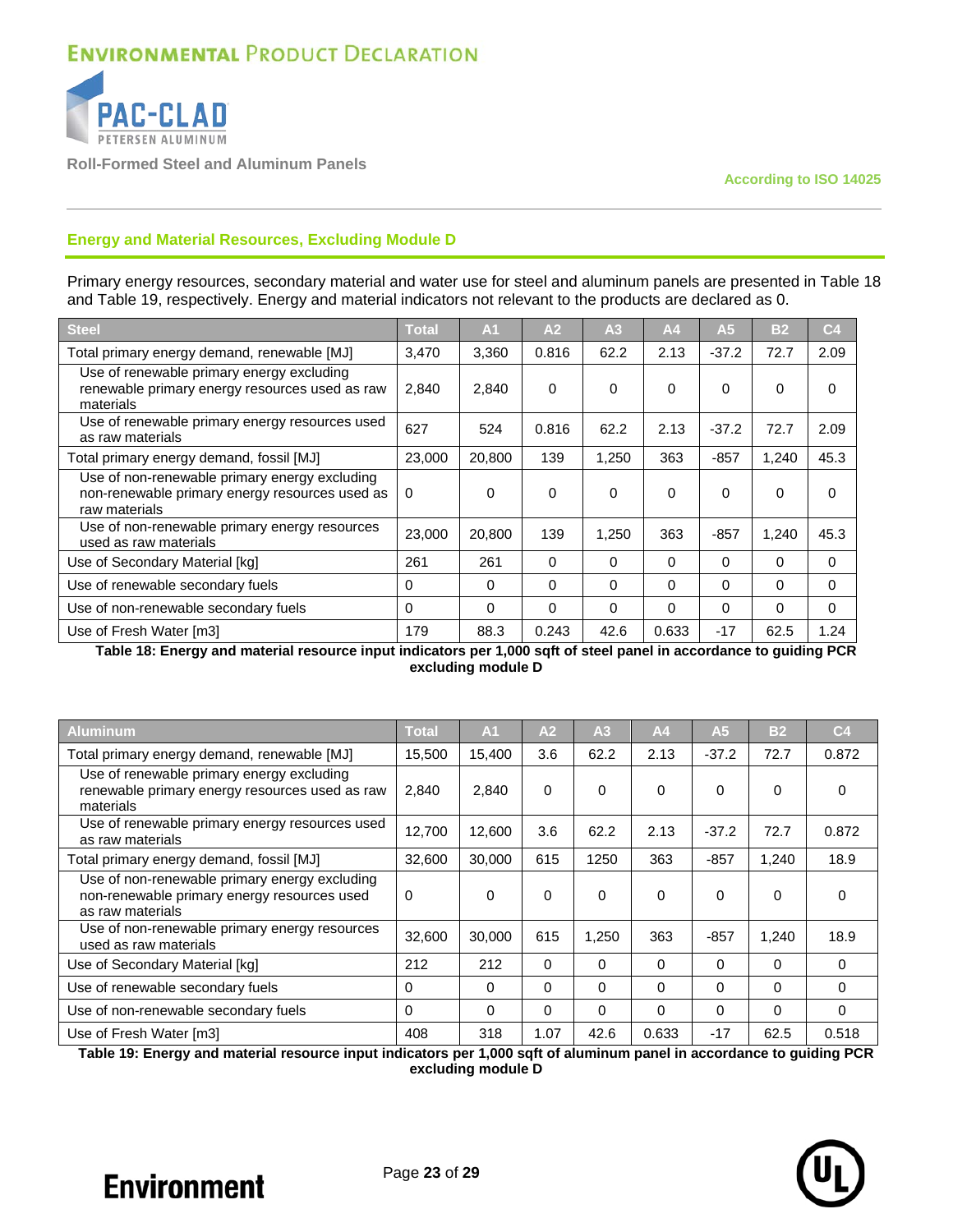

**Roll-Formed Steel and Aluminum Panels**

#### **Waste and Output Flows, Excluding Module D**

Additional environmental information, including hazardous, non-hazardous and radioactive waste disposed; materials for recycling; and materials for energy recovery are shown [Table 20](#page-23-0) and [Table 21](#page-23-1) for steel and aluminum panels, respecitvely. There are no known re-use of materials, and no data on the portion of generated waste is sent specifically to power plants utilizing secondary materials. Therefore, the indicators "Components for re-use" and "Materials for energy recovery" are reported as 0.

| <b>Steel</b>                       | Total    | A <sub>1</sub> | A2       | A <sub>3</sub> | A <sub>4</sub> | A <sub>5</sub> | B <sub>2</sub> | C4       |
|------------------------------------|----------|----------------|----------|----------------|----------------|----------------|----------------|----------|
| Hazardous Waste Disposed [kg]      | 11.0     | 11.0           |          | 0.000115       |                | 0              |                |          |
| Non-Hazardous Waste Disposed [kg]  | 6.72     | 6.72           |          | 0.0000578      |                |                |                |          |
| Radioactive Waste Disposed [kg]    | 0.328    | 0.302          | 0.000222 | 0.0327         | 0.000578       | $-0.0447$      | 0.0366         | 0.000551 |
| Components for re-use              | 0        |                |          |                |                | 0              |                |          |
| Materials for Recycling [kg]       | 0        |                |          |                |                | 0              |                |          |
| Materials for energy recovery [MJ] | $\Omega$ |                |          |                |                | 0              |                |          |
| <b>Exported Energy [MJ]</b>        | 599      |                |          | 8.57           |                | 590            |                |          |

<span id="page-23-0"></span>**Table 20: Waste and output flows per functional unit of 1,000 sqft of steel Roll formed panels excluding module D**

| <b>Aluminum</b>                    | Total | A <sub>1</sub> | A <sub>2</sub> | A <sub>3</sub> | A <sub>4</sub> | A5        | B <sub>2</sub> | C4      |
|------------------------------------|-------|----------------|----------------|----------------|----------------|-----------|----------------|---------|
| Hazardous Waste Disposed [kg]      | 549   | 549            | 0              | 0.000115       | 0              |           |                |         |
| Non-Hazardous Waste Disposed [kg]  | 21.1  | 21.1           |                | 0.0000578      | 0              |           |                |         |
| Radioactive Waste Disposed [kg]    | 0.662 | 0.635          | 0.00098        | 0.0327         | 0.000578       | $-0.0447$ | 0.0366         | 0.00023 |
| Components for re-use              | 0     | 0              |                |                | 0              |           |                |         |
| Materials for Recycling [kg]       | 0     | 0              |                |                | 0              |           | 0              |         |
| Materials for energy recovery [MJ] |       |                |                |                | 0              |           |                |         |
| <b>Exported Energy [MJ]</b>        | 599   | $\Omega$       |                | 8.57           | 0              | 590       | $\Omega$       |         |

<span id="page-23-1"></span>**Table 21: Waste and output flows per functional unit of 1,000 sqft of aluminum Roll formed panels excluding module D**

#### **Scenarios and Additional Technical Information**

The declared technical information for transportation to installation, installation and reference service life as required by the PCR are identical for steel and aluminum panels; therefore, one table is shown to represent both cases. Technical information is presented from [Table 22](#page-24-0) to [Table 25.](#page-25-0)

The panels typically are shipped within 400 miles (644 km) to the installation site by truck, assuming an average of 78% capacity utilization. GaBi data calculates fuel consumption rate by mass and distance. Therefore, fuel consumption is presented by liter per *mass-distance*; bulk density and volume capacity are not considered in the calculation.

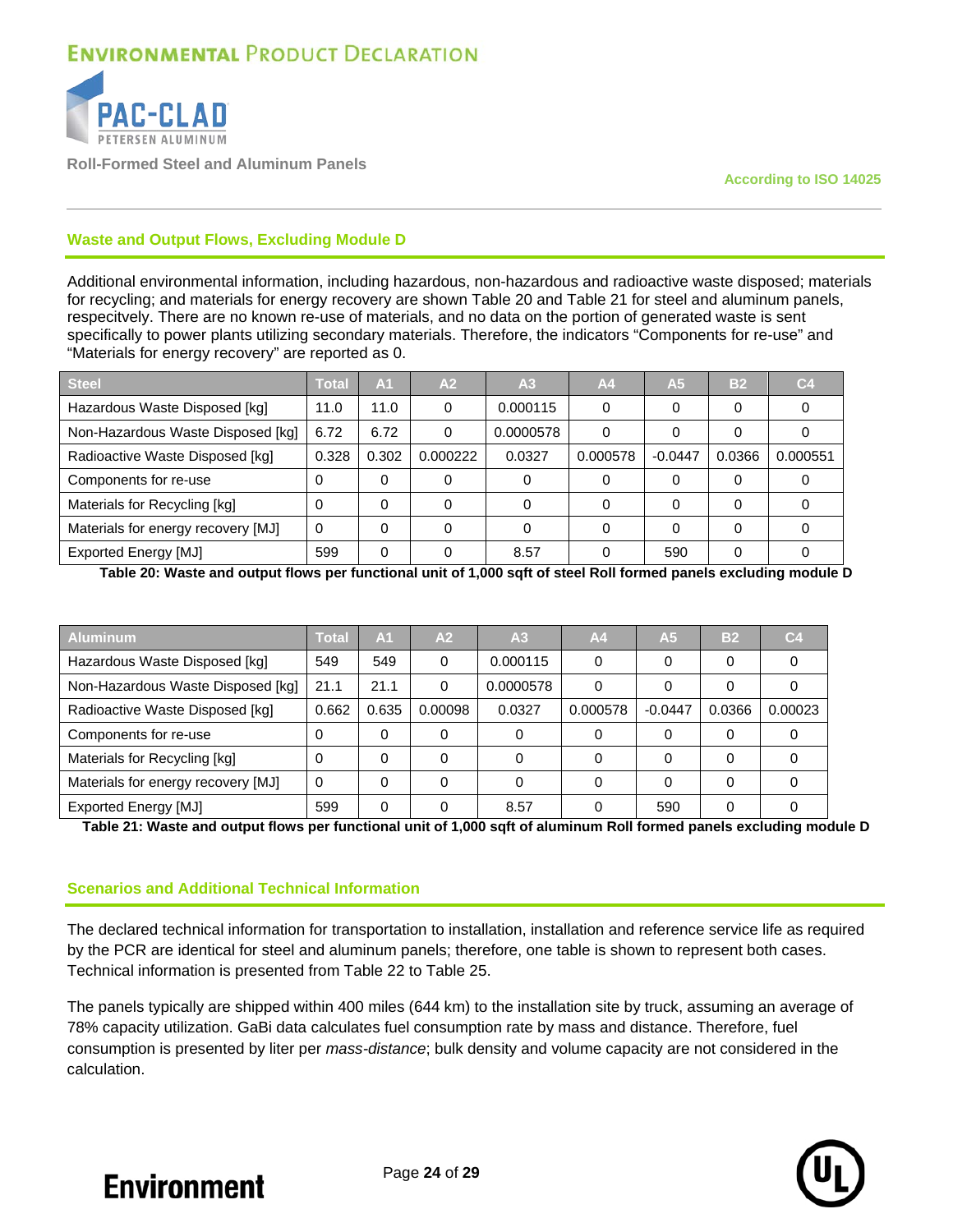

**Roll-Formed Steel and Aluminum Panels**

#### **According to ISO 14025**

|                                                              | <b>Units</b>        | <b>Value</b> |
|--------------------------------------------------------------|---------------------|--------------|
| Fuel type and consumption of vehicle type used for transport | liter/t*km by truck | 0.0242       |
| Distance                                                     | km                  | 644          |
| Capacity utilization                                         | %                   | 78           |
| Bulk density of transported products                         | kq/m3               | N/A          |
| Volume capacity utilization                                  | N/A                 | N/A          |

**Table 22: Technical information of transportation to building site**

<span id="page-24-0"></span>The only environmentally relevant activities at this stage are the disposal of packaging materials upon arrival at the site.

|                                                   | <b>Units</b>   | <b>Value</b> |
|---------------------------------------------------|----------------|--------------|
| Ancillary materials for installation              |                |              |
| Clips and fasteners for roof panels               |                | 43           |
| Fasteners for exposed wall panels and wall panels | kg             | $3 - 9$      |
| Water use                                         | m <sub>3</sub> |              |
| Other resource use                                | kg             |              |
| Quantitative description of energy type           | MJ             |              |
| Wastage of materials on the building site (total) | kg             | 229          |
| Wood packaging                                    | kg             | 227          |
| Plastic packaging                                 | kg             | 0.249        |
| Paper packaging                                   | kg             | 2.13         |
| Direct emissions to ambient air, soil, and water  | kg             |              |

**Table 23: Technical information of transportation to installation**

Refurbishment and replacement are not considered to take place over the reference service life. Upstream and direct emissions from production and application of paint is considered in aggregate by the GaBi dataset.

|                                                  | <b>Units</b> | Value |
|--------------------------------------------------|--------------|-------|
|                                                  |              |       |
| Maintenance cycle                                | # per $RSL$  |       |
| Ancillary materials for maintenance              | kg/cycle     | 15    |
| Wastage material during maintenance              | kg           |       |
| Net fresh water consumption during maintenance   | mЗ           |       |
| Energy input during maintenance                  | kWh          |       |
| Direct emissions to ambient air, soil, and water | kg           |       |

**Table 24: Technical information of transportation of maintenance cycle**

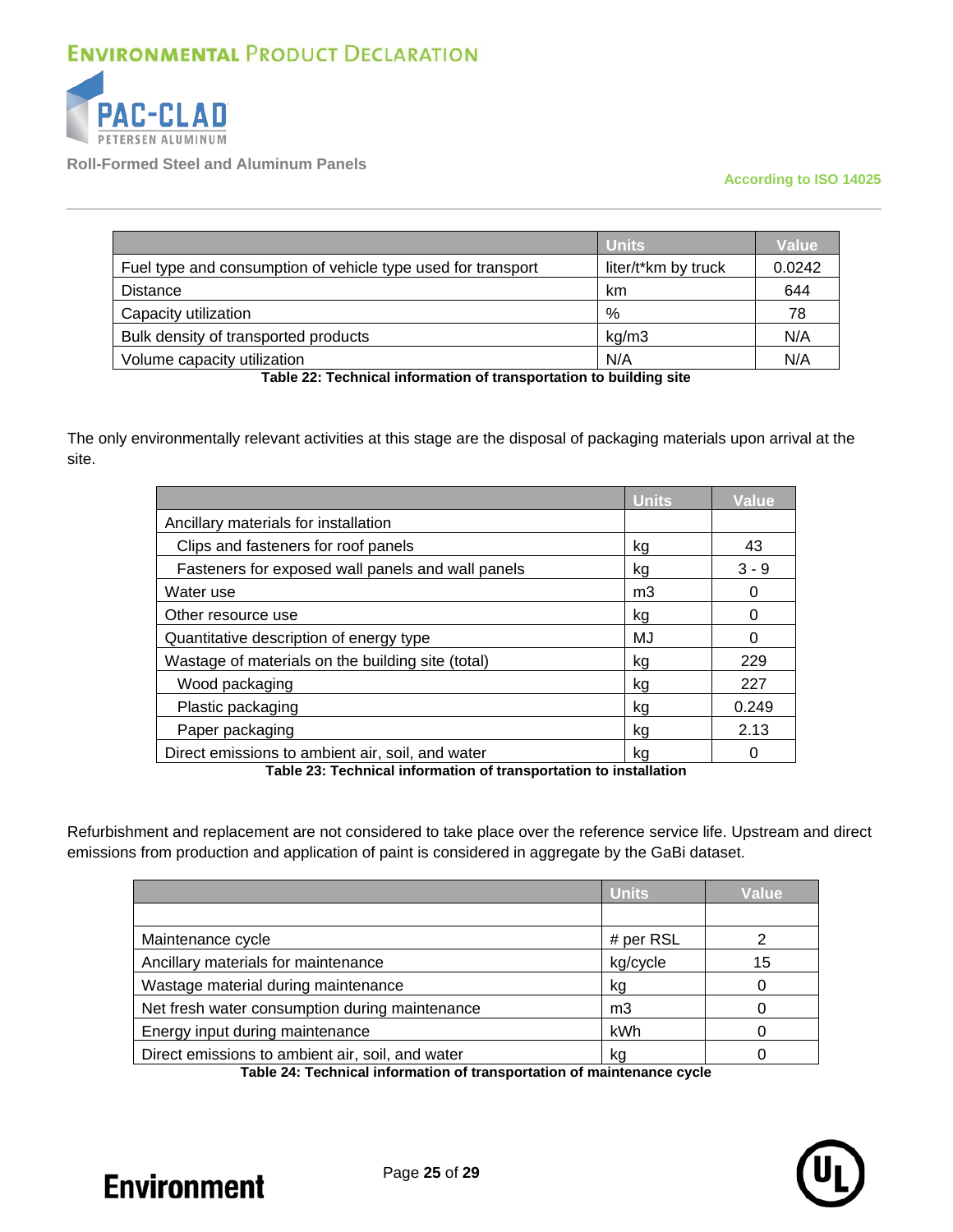

**Roll-Formed Steel and Aluminum Panels**

The relevant conditions are the declared service life, 60 years, and maintenance.

|                                                              | <b>Value</b>          |
|--------------------------------------------------------------|-----------------------|
| Reference service life                                       | 60 years              |
| Declared product properties and finishes                     | Factory coated finish |
| Design application parameters                                | N/A                   |
| An assumed quality of work when installed                    | N/A                   |
| Outdoor environment                                          | N/A                   |
| Output materials as a result of waste processing at building | N/A                   |
| Indoor environment                                           | N/A                   |
| Usage conditions                                             | N/A                   |

**Table 25: Reference service life and relevant reference conditions**

<span id="page-25-0"></span>

| <b>Process</b>                       | <b>Units</b>                                | <b>Value</b> |
|--------------------------------------|---------------------------------------------|--------------|
| Collection process specified by type | kg collected separately                     |              |
|                                      | kg collected with mixed construction waste  | 434          |
| Recovery system specified by type    | kg for re-use                               |              |
|                                      | kg for recycling                            | 382          |
|                                      | kg for energy recovery                      |              |
| Disposal specified by type           | kg product or material for final deposition | 52           |
| Assumptions for scenario development | Recycling rate                              | 88%          |

**Table 26: End-of-life scenarios for steel roll formed panels**

| <b>Process</b>                       | <b>Units</b>                                | Value |
|--------------------------------------|---------------------------------------------|-------|
| Collection process specified by type | kg collected separately                     |       |
|                                      | kg collected with mixed construction waste  | 192   |
| Recovery system specified by type    | kg for re-use                               |       |
|                                      | kg for recycling                            | 182   |
|                                      | kg for energy recovery                      |       |
| Disposal specified by type           | kg product or material for final deposition | 10    |
| Assumptions for scenario development | Recycling rate                              | 95%   |

**Table 27: End-of-life scenarios for aluminum roll formed panels**

### **Interpretation**

The above results represent a cradle-to-grave assessment of roll-formed steel and aluminum cladding produced by Petersen. The study was conducted for the functional unit of coverage of 93 square meters (1,000 square feet) with roll-formed panels. The cradle-to-grave system boundary (stages A1 – A5, B2, C4, and D) includes the production as well as credit back to the system through recovery of recyclable materials as "value-of-scrap."



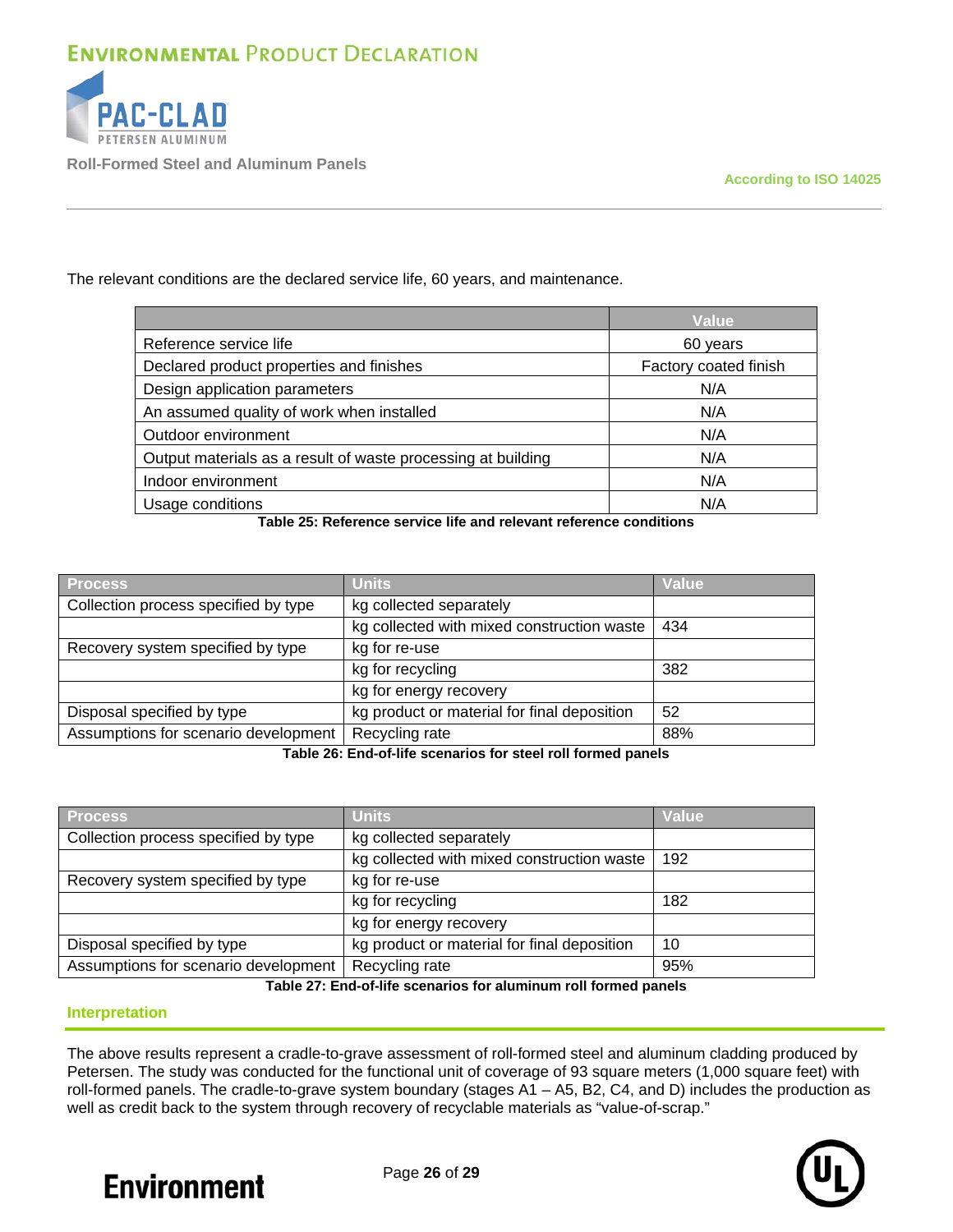

**Roll-Formed Steel and Aluminum Panels**

**According to ISO 14025**

The Global Warming Potential impact is dominated by stages A1 (materials) as well as moderate burdens at manufacturing (A3). In the raw material stage (A1), metal coil production is the major contributor at approximately 84% of the Global Warming Potential for steel [\(Table 16\)](#page-21-0) and 90% for aluminum [\(Table 17\)](#page-21-1). The moderate impacts at manufacturing (A3) comes from energy use, primarily electricity. The transportation stage (A2) included all known inbound transportation as well as delivery of coated steel and aluminum coil to the Petersen roll-forming facility. The burden to Global Warming Potential from stage A2 and A4 are marginal (1.6% for steel and 1.8% for aluminum) and are mainly from tailpipe emissions. The installation stage (A5) have moderate impacts due to methane emissions from the disposal of pallet wood waste to landfill. Additionally, due to the estimation of re-painting one to two additional times after installation, the maintenance stage (B2) also has minor impact contributions to Global Warming Potential.

The impacts from raw material input of metal coil comes from the burden of virgin material production as well as the burden of utilizing scrap in the "value-of-scrap" approach required by the guiding PCR. However, there is a large credit back to the system due to generation of recyclable scrap that is generated at the end-of-life (module D). Therefore, the net impact is substantially lower than the sum of the cradle-to-gate  $(A1 - A3)$  burdens.

With respect to the other environmental indicators, the metal coil production is again the main contributor. Photochemical Ozone Creation Potential CML 2001 – November 2010 impact methodology results in a moderate impact contribution at the maintenance stage (B2) due to the consideration of the elementary emission flow *NMVOC (unspecified)*, which is not considered in the Smog Formation Potential in the TRACI 2.0 impact methodology. The production and application of anti-corrosion chemicals lead to a dominant contribution of Ozone Depletion Potential at raw material stage (A1). The exceptions were Eutrophication and Photochemical Ozone Creation Potentials. The landfilling of used pallets at the installation stage (stage A5) lead to emissions which substantially contribute to Eutrophication Potentials.

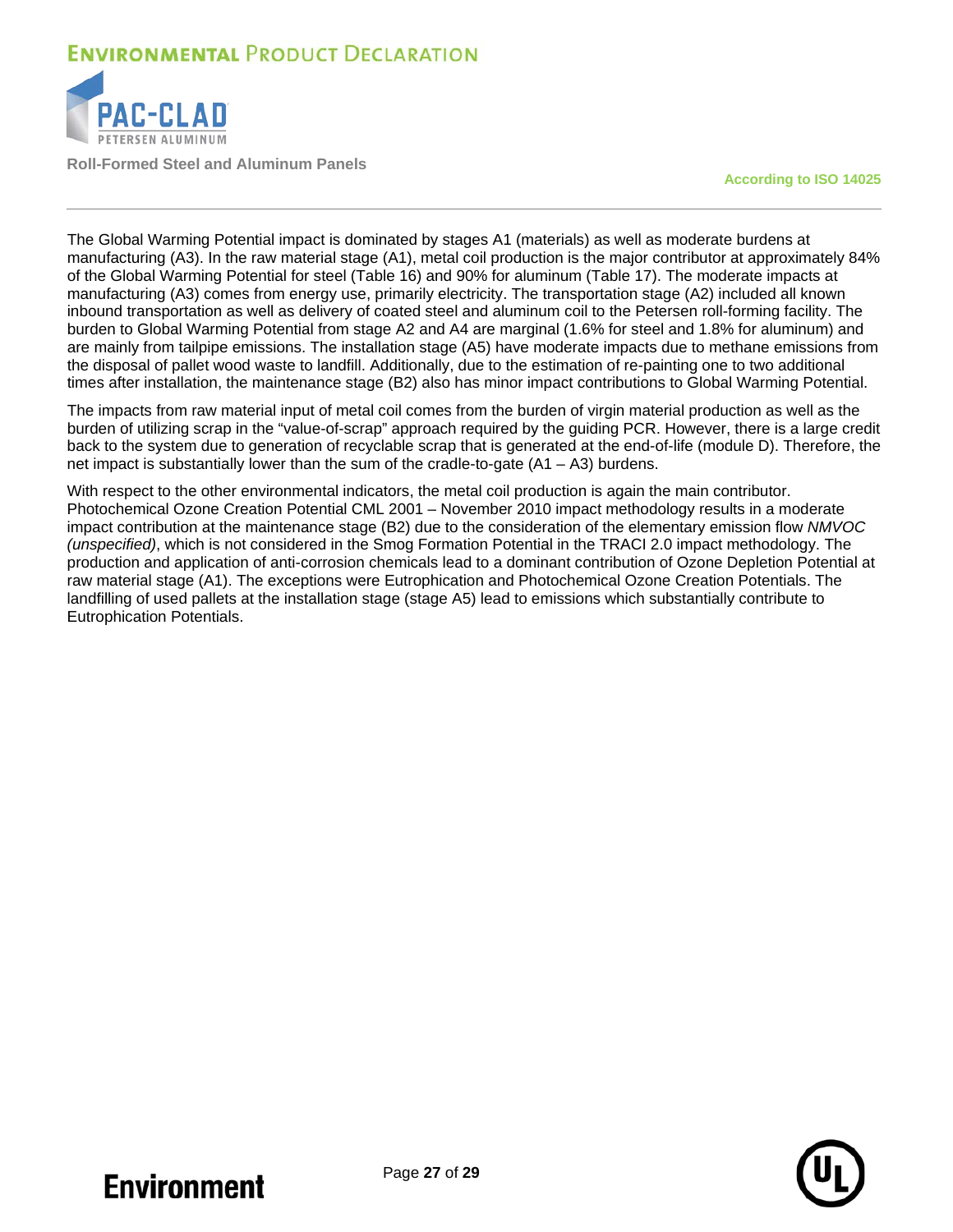

**Roll-Formed Steel and Aluminum Panels**

**According to ISO 14025**

### **References**  CML 2001 Guinée et al. "An operational guide to the ISO-standards (Centre for Milieukunde (CML), Leiden 2001." Center for Environmental Sciences (CML) at the University of Leiden, The Netherlands . Last Updated 2010. EN 15804 European Committee for Standardization (CEN). "EN15804:2012. Sustainability of construction works – Environmental product declarations— Core rules for the product category of construction products" GaBi Databases 2011 PE International Inc. "GaBi Databases 2011". November 2011. Documentation available at <http://database-documentation.gabi-software.com/support/gabi/> ISO 14040 International Standard Organization. ISO 14040:2006-10, Environmental management – Life cycle assessment – Principles and framework (ISO 14040:2006)." German and English version EN ISO 14040:2006 Geneva. 2006 ISO 14044 International Standard Organization. "ISO 14044:200610, Environmental management – Life cycle assessment – Requirements and guidelines (ISO 14044:2006)." German and English version EN ISO 14044:2006 Geneva. 2006 MCA 2012 **The Metal Construction Association.** "Life Cycle Assessment of Metal Construction Association (MCA) Production Processes, Metal Roof and Wall Panel Products." Prepared by PE INTERNATIONAL, Inc. April 24, 2012. TRACI 2.0 Bare, J. "TRACI 2.0: the Tool for the Reduction and Assessment of Chemical and Other Environmental Impacts 2.0." Clean Technologies and Environmental Policy. [Volume 13, Number](http://www.springerlink.com/content/1618-954x/13/5/)  [5,](http://www.springerlink.com/content/1618-954x/13/5/) 687-696. 2011. UL Environment UL Environment. "Product Category Rules for preparing an environmental product declaration (EPD) for Product Group: Insulated Metal Panels & Metal Composite Panels, and Metal Cladding: Roof and Wall Panels." Valid through Oct 9, 2017. Version Oct 9, 2012. MCA 2006 Metal Construction Association Specification Guideline: Preformed MetalWall, 3rd edition, 2006